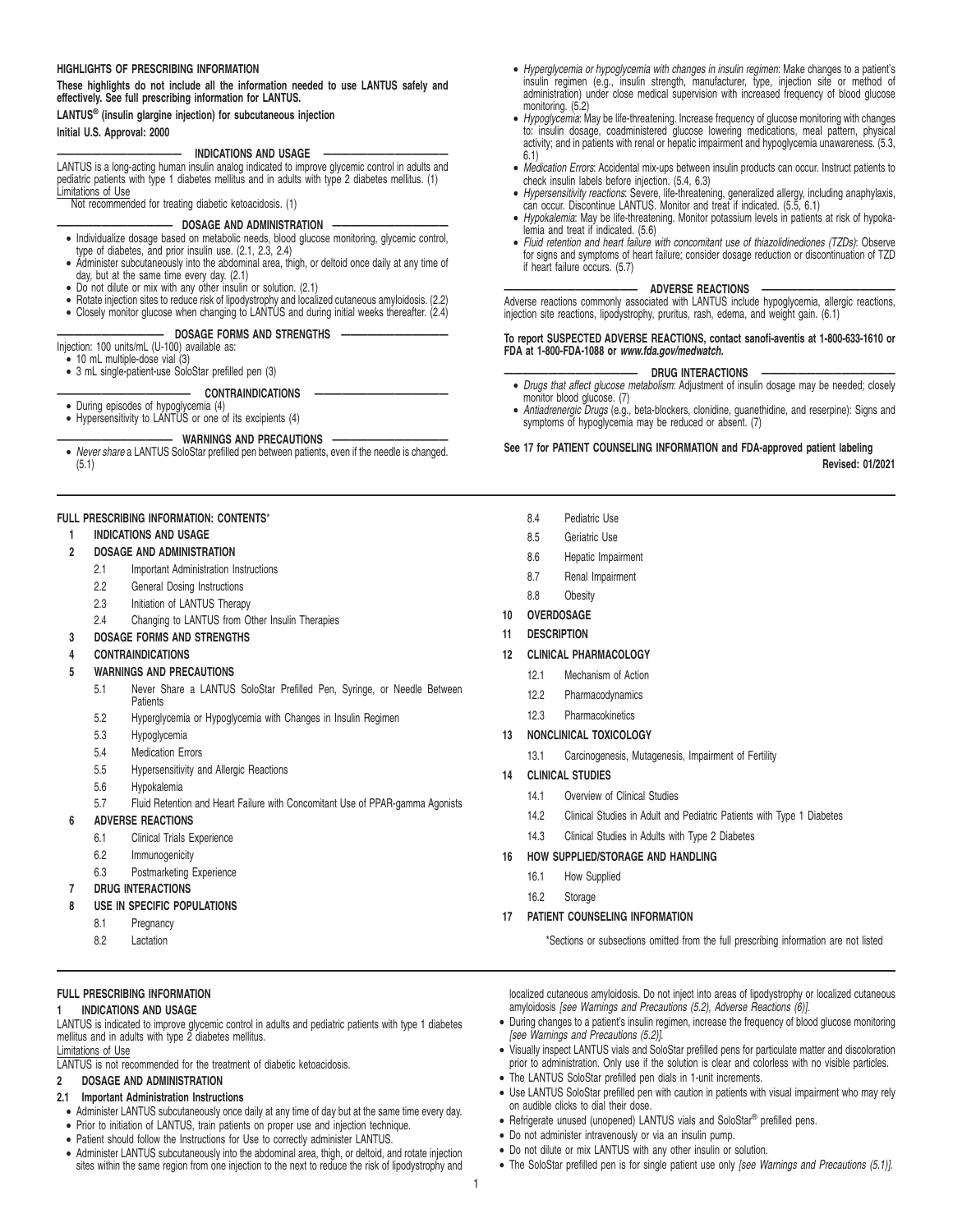## **2.2 General Dosing Instructions**

- Individualize and adjust the dosage of LANTUS based on the individual's metabolic needs, blood glucose monitoring results and glycemic control goal.
- Dosage adjustments may be needed with changes in physical activity, changes in meal patterns (i.e., macronutrient content or timing of food intake), during acute illness, or changes in renal or hepatic function. Dosage adjustments should only be made under medical supervision with appropriate glucose monitoring [see Warnings and Precautions (5.2)]. **2.3 Initiation of LANTUS Therapy**

Type 1 Diabetes • In patients with type 1 diabetes, LANTUS must be used concomitantly with short-acting insulin. The recommended starting dose of LANTUS in patients with type 1 diabetes should be approximately one-third of the total daily insulin requirements. Short-acting, premeal insulin should be used to satisfy the remainder of the daily insulin requirements.

## Type 2 Diabetes

• The recommended starting dose of LANTUS in patients with type 2 diabetes who are not currently treated with insulin is 0.2 units/kg or up to 10 units once daily. One may need to adjust the amount and timing of short- or rapid-acting insulins and dosages of any oral antidiabetic drugs. **2.4 Changing to LANTUS from Other Insulin Therapies**

- If changing patients from once-daily TOUJEO (insulin glargine) 300 units/mL to once-daily LANTUS, the recommended initial LANTUS dose is 80% of the TOUJEO dose that is being discontinued. This dose reduction will lower the likelihood of hypoglycemia [see Warnings and Precautions (5.3)].
- If changing from a treatment regimen with an intermediate or long-acting insulin to a regimen with LANTUS, a change in the dose of the basal insulin may be required and the amount and timing of the shorter-acting insulins and doses of any oral antidiabetic drugs may need to be adjusted.
- If changing patients from once-daily NPH insulin to once-daily LANTUS, the recommended initial LANTUS dose is the same as the dose of NPH that is being discontinued.
- If changing patients from twice-daily NPH insulin to once-daily LANTUS, the recommended initial<br>LANTUS dosage is 80% of the total NPH dose that is being discontinued. This dosage reduction<br>will lower the likelihood of hy

# **3 DOSAGE FORMS AND STRENGTHS**

- Injection: 100 units per mL (U-100) available as: 10 mL multiple-dose vial (1,000 units/10 mL)
- 3 mL single-patient-use SoloStar prefilled pen (300 units/3 mL) **4 CONTRAINDICATIONS**

# LANTUS is contraindicated:

- 
- during episodes of hypoglycemia [see Warnings and Precautions (5.3)] in patients with hypersensitivity to LANTUS or one of its excipients [see Warnings and Precautions  $(5.5)$ ]

# **5** WARNINGS AND PRECAUTIONS<br>5.1 Never Share a LANTUS SoloStar

# **5.1 Never Share a LANTUS SoloStar Prefilled Pen, Syringe, or Needle Between Patients**

LANTUS SoloStar prefilled pens must never be shared between patients, even if the needle is changed. Patients using LANTUS vials must never re-use or share needles or syringes with another person. Sharing poses a risk for transmission of blood-borne pathogens.

## **5.2 Hyperglycemia or Hypoglycemia with Changes in Insulin Regimen**

Changes in an insulin regimen (e.g., insulin strength, manufacturer, type, injection site or method of<br>administration) may affect glycemic control and predispose to hypoglycemia *[see Warnings and* Precautions (5.3)] or hyperglycemia. Repeated insulin injections into areas of lipodystrophy or localized cutaneous amyloidosis have been reported to result in hyperglycemia; and a sudden change in the<br>injection site (to unaffected area) has been reported to result in hypoglycemia *[see Adverse Reactions* 

(6)]. Make any changes to a patient's insulin regimen under close medical supervision with increased frequency of blood glucose monitoring. Advise patients who have repeatedly injected into areas of lipodystrophy or localized cutaneous amyloidosis to change the injection site to unaffected areas and closely monitor for hypoglycemia. For patients with type 2 diabetes, dosage adjustments of concomitant oral and antidiabetic products may be needed.

## **5.3 Hypoglycemia**

Hypoglycemia is the most common adverse reaction associated with insulin, including LANTUS. Severe hypoglycemia can cause seizures, may be life-threatening or cause death. Hypoglycemia can impair concentration ability and reaction time; this may place an individual and others at risk in situations<br>where these abilities are important (e.g., driving or operating other machinery).<br>Hypoglycemia can happen suddenly and

in the same individual. Symptomatic awareness of hypoglycemia may be less pronounced in patients with longstanding diabetes, in patients with diabetic nerve disease, in patients using medications that block the sympathetic nervous system (e.g., beta-blockers) [see Drug Interactions (7)], or in patients who experience recurrent hypoglycemia.

# Risk Factors for Hypoglycemia

The risk of hypoglycemia after an injection is related to the duration of action of the insulin and, in general, is highest when the glucose lowering effect of the insulin is maximal. As with all insulin preparations, the glucose lowering effect time course of LANTUS may vary in different individuals or at different times in the same individual and depends on many conditions, including the area of injection<br>as well as the injection site blood supply and temperature *[see Clinical Pharmacology (12.2)].* Other factors which may increase the risk of hypoglycemia include changes in meal pattern (e.g., macronutrient content or timing of meals), changes in level of physical activity, or changes to<br>coadministered medication *[see Drug Interactions (7)].* Patients with renal or hepatic impairment may be at higher risk of hypoglycemia [see Use in Specific Populations (8.6, 8.7)].

## Risk Mitigation Strategies for Hypoglycemia

Patients and caregivers must be educated to recognize and manage hypoglycemia. Self-monitoring of blood glucose plays an essential role in the prevention and management of hypoglycemia. In patients at higher risk for hypoglycemia and patients who have reduced symptomatic awareness of hypoglycemia, increased frequency of blood glucose monitoring is recommended.

The long-acting effect of LANTUS may delay recovery from hypoglycemia. **5.4 Medication Errors**

Accidental mix-ups among insulin products, particularly between long-acting insulins and rapid-acting insulins, have been reported. To avoid medication errors between LANTUS and other insulins, instruct patients to always check the insulin label before each injection [see Adverse Reactions (6.3)]. **5.5 Hypersensitivity and Allergic Reactions**

Severe, life-threatening, generalized allergy, including anaphylaxis, can occur with insulin products, including LANTUS. If hypersensitivity reactions occur, discontinue LANTUS; treat per standard of care and monitor until symptoms and signs resolve [see Adverse Reactions (6.1)]. LANTUS is contraindicated in patients who have had hypersensitivity reactions to insulin glargine or one of the excipients [see Contraindications (4)].

## **5.6 Hypokalemia**

All insulin products, including LANTUS, cause a shift in potassium from the extracellular to intracellular space, possibly leading to hypokalemia. Untreated hypokalemia may cause respiratory paralysis, ventricular arrhythmia, and death. Monitor potassium levels in patients at risk for hypokalemia, if indicated (e.g., patients using potassium-lowering medications, patients taking medications sensitive to serum potassium concentrations).

## **5.7 Fluid Retention and Heart Failure with Concomitant Use of PPAR-gamma Agonists**

Thiazolidinediones (TZDs), which are peroxisome proliferator-activated receptor (PPAR)-gamma agonists, can cause dose-related fluid retention, particularly when used in combination with insulin. Fluid retention may lead to or exacerbate heart failure. Patients treated with insulin, including LANTUS, and a PPAR-gamma agonist should be observed for signs and symptoms of heart failure. If heart failure develops, it should be managed according to current standards of care, and discontinuation or dose reduction of the PPAR-gamma agonist must be considered.

# **6 ADVERSE REACTIONS**

- The following adverse reactions are discussed elsewhere:
- Hypoglycemia [see Warnings and Precautions (5.3)]
- Hypersensitivity and allergic reactions [see Warnings and Precautions (5.5)]

# • Hypokalemia [see Warnings and Precautions (5.6)] **6.1 Clinical Trials Experience**

Because clinical trials are conducted under widely varying conditions, adverse reaction rates observed<br>in clinical trials of a drug cannot be directly compared to rates in the clinical trial of another drug and<br>may not ref

The data in Table 1 reflect the exposure of 2327 patients with type 1 diabetes to LANTUS or NPH. The type 1 diabetes population had the following characteristics: Mean age was 38.5 years. Fifty-four percent were male, 96.9% were Caucasian, 1.8% were Black or African American and 2.7% were

Hispanic. The mean BMI was 25.1 kg/m<sup>2</sup>.<br>The data in Table 2 reflect the exposure of 1563 patients with type 2 diabetes to LANTUS or NPH.<br>The type 2 diabetes population had the following characteristics: Mean age was 59.3

The frequencies of adverse events during LANTUS clinical trials in patients with type 1 diabetes mellitus and type 2 diabetes mellitus are listed in the tables below.

### **Table 1: Adverse Events in Pooled Clinical Trials up to 28 Weeks Duration in Adults with Type 1 Diabetes (adverse events with frequency** ≥**5%)**

|                                   | LANTUS, %<br>$(n=1257)$ | <b>NPH, %</b><br>$(n=1070)$ |  |  |
|-----------------------------------|-------------------------|-----------------------------|--|--|
| Upper respiratory tract infection | 22.4                    | 23.1                        |  |  |
| Infection <sup>®</sup>            | 9.4                     | 10.3                        |  |  |
| Accidental injury                 | 5.7                     | 6.4                         |  |  |
| Headache                          | 5.5                     | 4.7                         |  |  |

\***Body system not specified**

| Table 2: Adverse Events in Pooled Clinical Trials up to 1 Year Duration in Adults with |
|----------------------------------------------------------------------------------------|
| Type 2 Diabetes (adverse events with frequency $\geq 5\%$ )                            |

|                                   | LANTUS, %<br>$(n=849)$ | NPH, %<br>$(n=714)$ |
|-----------------------------------|------------------------|---------------------|
| Upper respiratory tract infection | 11.4                   | 13.3                |
| Infection <sup>*</sup>            | 10.4                   | 11.6                |
| Retinal vascular disorder         | 5.8                    | 74                  |

\***Body system not specified**

| Table 3: Adverse Events in a 5-Year Trial of Adults with Type 2 Diabetes (adverse events |  |                            |  |  |
|------------------------------------------------------------------------------------------|--|----------------------------|--|--|
|                                                                                          |  | with frequency $\geq$ 10%) |  |  |

|                                   | LANTUS, %<br>$(n=514)$ | NPH, %<br>$(n=503)$ |
|-----------------------------------|------------------------|---------------------|
| Upper respiratory tract infection | 29.0                   | 33.6                |
| Edema peripheral                  | 20.0                   | 22.7                |
| Hypertension                      | 19.6                   | 18.9                |
| Influenza                         | 18.7                   | 19.5                |
| <b>Sinusitis</b>                  | 18.5                   | 17.9                |
| Cataract                          | 18.1                   | 15.9                |
| <b>Bronchitis</b>                 | 15.2                   | 14.1                |
| Arthralgia                        | 14.2                   | 16.1                |
| Pain in extremity                 | 13.0                   | 13.1                |
| Back pain                         | 12.8                   | 12.3                |
| Cough                             | 12.1                   | 7.4                 |
| Urinary tract infection           | 10.7                   | 10.1                |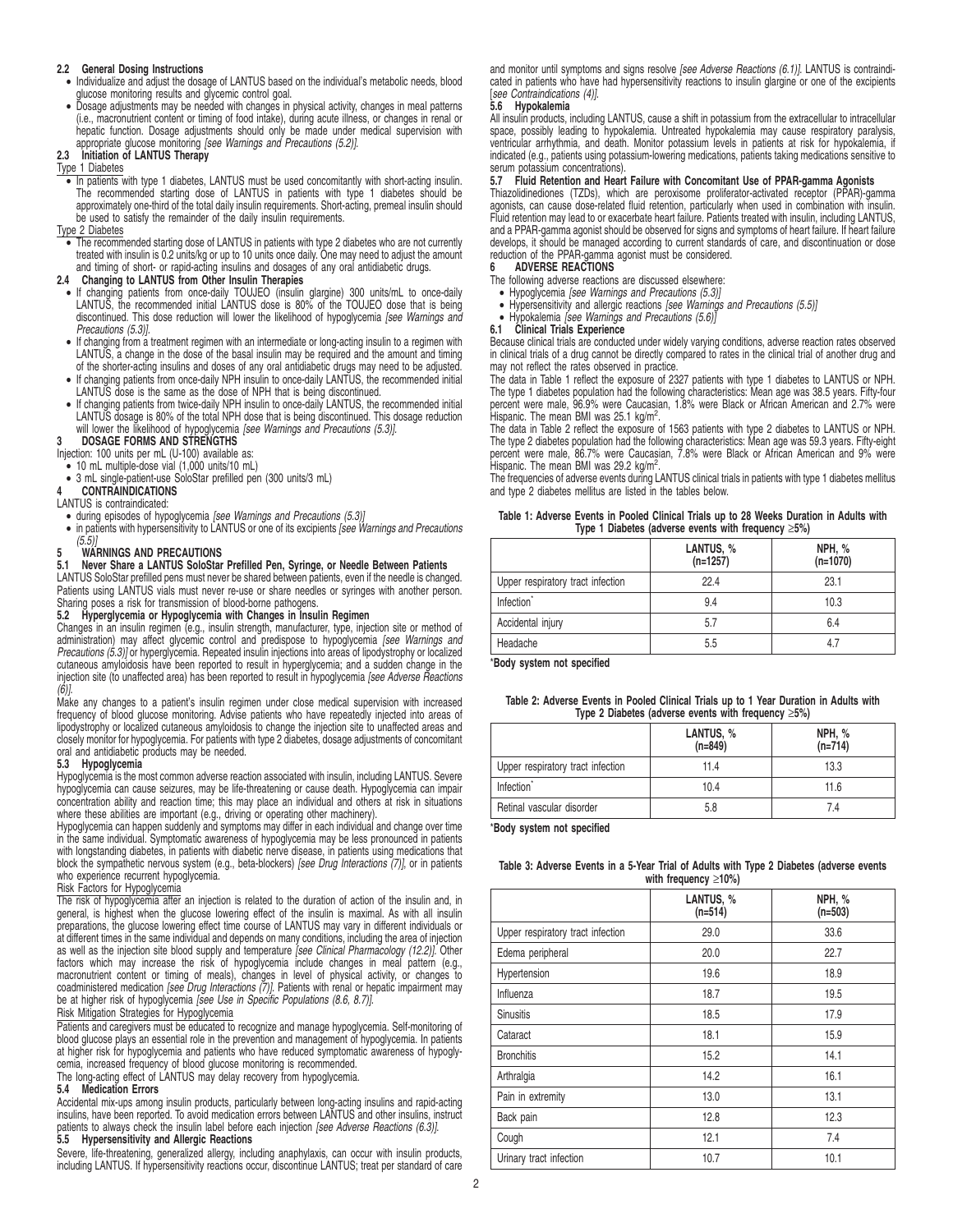## **Table 3: Adverse Events in a 5-Year Trial of Adults with Type 2 Diabetes (adverse events with frequency** ≥**10%) (continued)**

|            | LANTUS, %<br>$(n=514)$ | NPH, %<br>$(n=503)$ |
|------------|------------------------|---------------------|
| Diarrhea   | 10.7                   | 10.3                |
| Depression | 10.5                   | 9.7                 |
| Headache   | 10.3                   | 9.3                 |

## **Table 4: Adverse Events in a 28-Week Clinical Trial of Children and Adolescents with Type 1 Diabetes (adverse events with frequency** ≥**5%)**

|                                   | LANTUS, %<br>$(n=174)$ | NPH, %<br>$(n=175)$ |
|-----------------------------------|------------------------|---------------------|
| Infection <sup>®</sup>            | 13.8                   | 17.7                |
| Upper respiratory tract infection | 13.8                   | 16.0                |
| Pharyngitis                       | 7.5                    | 8.6                 |
| <b>Rhinitis</b>                   | 5.2                    | 5.1                 |

## \***Body system not specified**

## Severe Hypoglycemia

Hypoglycemia is the most commonly observed adverse reaction in patients using insulin, including LANTUS [see Warnings and Precautions (5.3)]. Tables 5, 6, and 7 summarize the incidence of severe hypoglycemia in the LANTUS individual clinical trials. Severe symptomatic hypoglycemia was defined as an event with symptoms consistent with hypoglycemia requiring the assistance of another person and associated with either a blood glucose below 50 mg/dL (≤56 mg/dL in the 5-year trial and ≤36 mg/dL in the ORIGIN trial) or prompt recovery after oral carbohydrate, intravenous glucose, or glucagon administration.

Percentages of LANTUS-treated adult patients experiencing severe symptomatic hypoglycemia in the LANTUS clinical trials [see Clinical Studies (14)] were comparable to percentages of NPH-treated patients for all treatment regimens (see Tables 5 and 6). In the pediatric phase 3 clinical trial, children and adolescents with type 1 diabetes had a higher incidence of severe symptomatic hypoglycemia in the two treatment groups compared to the adult trials with type 1 diabetes.

## **Table 5: Severe Symptomatic Hypoglycemia in Patients with Type 1 Diabetes**

|                           |                        |            |                        |           |                        | . .        |                        |            |
|---------------------------|------------------------|------------|------------------------|-----------|------------------------|------------|------------------------|------------|
|                           | Study A                |            | Study B                |           | Study C                |            | Study D                |            |
|                           | <b>Type 1 Diabetes</b> |            | <b>Type 1 Diabetes</b> |           | <b>Type 1 Diabetes</b> |            | <b>Type 1 Diabetes</b> |            |
|                           | Adults                 |            | Adults                 |           | Adults                 |            | <b>Pediatrics</b>      |            |
|                           | 28 weeks               |            | 28 weeks               |           | 16 weeks               |            | 26 weeks               |            |
|                           | In combination         |            | In combination         |           | In combination         |            | In combination         |            |
|                           | with regular           |            | with regular           |           | with insulin           |            | with regular           |            |
|                           | insulin                |            | insulin                |           | lispro                 |            | insulin                |            |
|                           | <b>LANTUS</b>          | <b>NPH</b> | <b>LANTUS</b>          | NPH       | <b>LANTUS</b>          | <b>NPH</b> | <b>LANTUS</b>          | <b>NPH</b> |
|                           | $N = 292$              | $N = 293$  | $N = 264$              | $N = 270$ | $N = 310$              | $N = 309$  | $N = 174$              | $N = 175$  |
| Percent<br>οf<br>patients | 10.6                   | 15.0       | 8.7                    | 10.4      | 6.5                    | 5.2        | 23.0                   | 28.6       |

## **Table 6: Severe Symptomatic Hypoglycemia in Patients with Type 2 Diabetes**

|                           | Study E                |            | Study F                |            | Study G                |            |
|---------------------------|------------------------|------------|------------------------|------------|------------------------|------------|
|                           | <b>Type 2 Diabetes</b> |            | <b>Type 2 Diabetes</b> |            | <b>Type 2 Diabetes</b> |            |
|                           | <b>Adults</b>          |            | <b>Adults</b>          |            | <b>Adults</b>          |            |
|                           | 52 weeks               |            | 28 weeks               |            | 5 years                |            |
|                           | In combination with    |            | In combination with    |            | In combination with    |            |
|                           | oral agents            |            | reqular insulin        |            | regular insulin        |            |
|                           | <b>LANTUS</b>          | <b>NPH</b> | <b>LANTUS</b>          | <b>NPH</b> | <b>LANTUS</b>          | <b>NPH</b> |
|                           | $N = 289$              | $N = 281$  | $N = 259$              | $N = 259$  | $N = 513$              | $N = 504$  |
| Percent<br>οf<br>patients | 1.7                    | 1.1        | 0.4                    | 2.3        | 7.8                    | 11.9       |

Table 7 displays the proportion of patients experiencing severe symptomatic hypoglycemia in the LANTUS and Standard Care groups in the ORIGIN Trial [see Clinical Studies (14)].

| Table 7: Severe Symptomatic Hypoglycemia in the ORIGIN Trial |  |  |  |  |  |  |
|--------------------------------------------------------------|--|--|--|--|--|--|
|--------------------------------------------------------------|--|--|--|--|--|--|

|                     | <b>ORIGIN Trial</b><br>Median duration of follow-up: 6.2 years |                                |  |  |  |
|---------------------|----------------------------------------------------------------|--------------------------------|--|--|--|
|                     | <b>LANTUS</b><br>$N = 6231$                                    | <b>Standard Care</b><br>N=6273 |  |  |  |
| Percent of patients | 5.6                                                            | 1.8                            |  |  |  |

## Peripheral Edema

Some patients taking LANTUS have experienced sodium retention and edema, particularly if previously poor metabolic control is improved by intensified insulin therapy.

## Lipodystrophy

Administration of insulin subcutaneously, including LANTUS, has resulted in lipoatrophy (depression in the skin) or lipohypertrophy (enlargement or thickening of tissue) in some patients [see Dosage and Administration (2.2)].

# Insulin Initiation and Intensification of Glucose Control

Intensification or rapid improvement in glucose control has been associated with a transitory, reversible ophthalmologic refraction disorder, worsening of diabetic retinopathy, and acute painful peripheral neuropathy. However, long-term glycemic control decreases the risk of diabetic retinopathy and neuropathy.

## Weight Gain

Weight gain has occurred with some insulin therapies including LANTUS and has been attributed to the anabolic effects of insulin and the decrease in glucosuria.

# Allergic Reactions

# Local allergy

As with any insulin therapy, patients taking LANTUS may experience injection site reactions, including redness, pain, itching, urticaria, edema, and inflammation. In clinical studies in adult patients, there was a higher incidence of treatment-emergent injection site pain in LANTUS-treated patients (2.7%) compared to NPH insulin-treated patients (0.7%). The reports of pain at the injection site did not result in discontinuation of therapy.

## Systemic allergy

Severe, life-threatening, generalized allergy, including anaphylaxis, generalized skin reactions, angioedema, bronchospasm, hypotension, and shock may occur with any insulin, including LANTUS and may be life threatening.

## **6.2 Immunogenicity**

As with all therapeutic proteins, there is potential for immunogenicity. All insulin products can elicit the formation of insulin antibodies. The presence of such insulin antibodies may increase or decrease the efficacy of insulin and may require adjustment of the insulin dose. In phase 3 clinical trials of LANTUS, increases in titers of antibodies to insulin were observed in NPH insulin and LANTUS treatment groups with similar incidences.

## **6.3 Postmarketing Experience**

The following adverse reactions have been identified during postapproval use of LANTUS. Because these reactions are reported voluntarily from a population of uncertain size, it is not always possible to reliably estimate their frequency or establish a causal relationship to drug exposure.

Medication errors have been reported in which other insulins, particularly rapid-acting insulins, have been accidentally administered instead of LANTUS [see Patient Counseling Information (17)]. To avoid medication errors between LANTUS and other insulins, patients should be instructed to always verify the insulin label before each injection.

Localized cutaneous amyloidosis at the injection site has occurred. Hyperglycemia has been reported with repeated insulin injections into areas of localized cutaneous amyloidosis; hypoglycemia has been reported with a sudden change to an unaffected injection site.

## **7 DRUG INTERACTIONS**

Table 8 includes clinically significant drug interactions with LANTUS.

| Table 8: Clinically Significant Drug Interactions with LANTUS |                                                                                                                                                                                                                                                                                                                                                                 |  |  |  |  |
|---------------------------------------------------------------|-----------------------------------------------------------------------------------------------------------------------------------------------------------------------------------------------------------------------------------------------------------------------------------------------------------------------------------------------------------------|--|--|--|--|
|                                                               | Drugs that May Increase the Risk of Hypoglycemia                                                                                                                                                                                                                                                                                                                |  |  |  |  |
| Drugs:                                                        | Antidiabetic agents, ACE inhibitors, angiotensin II receptor blocking<br>agents, disopyramide, fibrates, fluoxetine, monoamine oxidase inhibitors,<br>pentoxifylline, pramlintide, salicylates, somatostatin analogs (e.g.,<br>octreotide), and sulfonamide antibiotics.                                                                                        |  |  |  |  |
| Intervention:                                                 | Dose reductions and increased frequency of glucose monitoring may be<br>required when LANTUS is coadministered with these drugs.                                                                                                                                                                                                                                |  |  |  |  |
|                                                               | Drugs that May Decrease the Blood Glucose Lowering Effect of LANTUS                                                                                                                                                                                                                                                                                             |  |  |  |  |
| Drugs:                                                        | Atypical antipsychotics (e.g., olanzapine and clozapine), corticosteroids,<br>danazol, diuretics, estrogens, glucagon, isoniazid, niacin, oral<br>contraceptives, phenothiazines, progestogens (e.g., in oral contraceptives),<br>protease inhibitors, somatropin, sympathomimetic agents (e.g., albuterol,<br>epinephrine, terbutaline), and thyroid hormones. |  |  |  |  |
| Intervention:                                                 | Dose increases and increased frequency of glucose monitoring may be<br>required when LANTUS is coadministered with these drugs.                                                                                                                                                                                                                                 |  |  |  |  |
|                                                               | Drugs that May Increase or Decrease the Blood Glucose Lowering Effect of LANTUS                                                                                                                                                                                                                                                                                 |  |  |  |  |
| Drugs:                                                        | Alcohol, beta-blockers, clonidine, and lithium salts. Pentamidine may<br>cause hypoglycemia, which may sometimes be followed by<br>hyperglycemia.                                                                                                                                                                                                               |  |  |  |  |
| Intervention:                                                 | Dose adjustment and increased frequency of glucose monitoring may be<br>required when LANTUS is coadministered with these drugs.                                                                                                                                                                                                                                |  |  |  |  |
|                                                               | Drugs that May Blunt Signs and Symptoms of Hypoglycemia                                                                                                                                                                                                                                                                                                         |  |  |  |  |
| Drugs:                                                        | Beta-blockers, clonidine, quanethidine, and reserpine.                                                                                                                                                                                                                                                                                                          |  |  |  |  |
| Intervention:                                                 | Increased frequency of glucose monitoring may be required when<br>LANTUS is coadministered with these drugs.                                                                                                                                                                                                                                                    |  |  |  |  |

## **USE IN SPECIFIC POPULATIONS**

## **8.1 Pregnancy**

## Risk Summary

Published studies with use of insulin glargine during pregnancy have not reported a clear association<br>with insulin glargine and adverse developmental outcomes [see Data]. There are risks to the mother<br>and fetus associated Rats and rabbits were exposed to insulin glargine in animal reproduction studies during organogenesis, respectively 50 times and 10 times the human subcutaneous dose of 0.2 units/kg/day. Overall, the effects of insulin glargine did not generally differ from those observed with regular human insulin [see Data].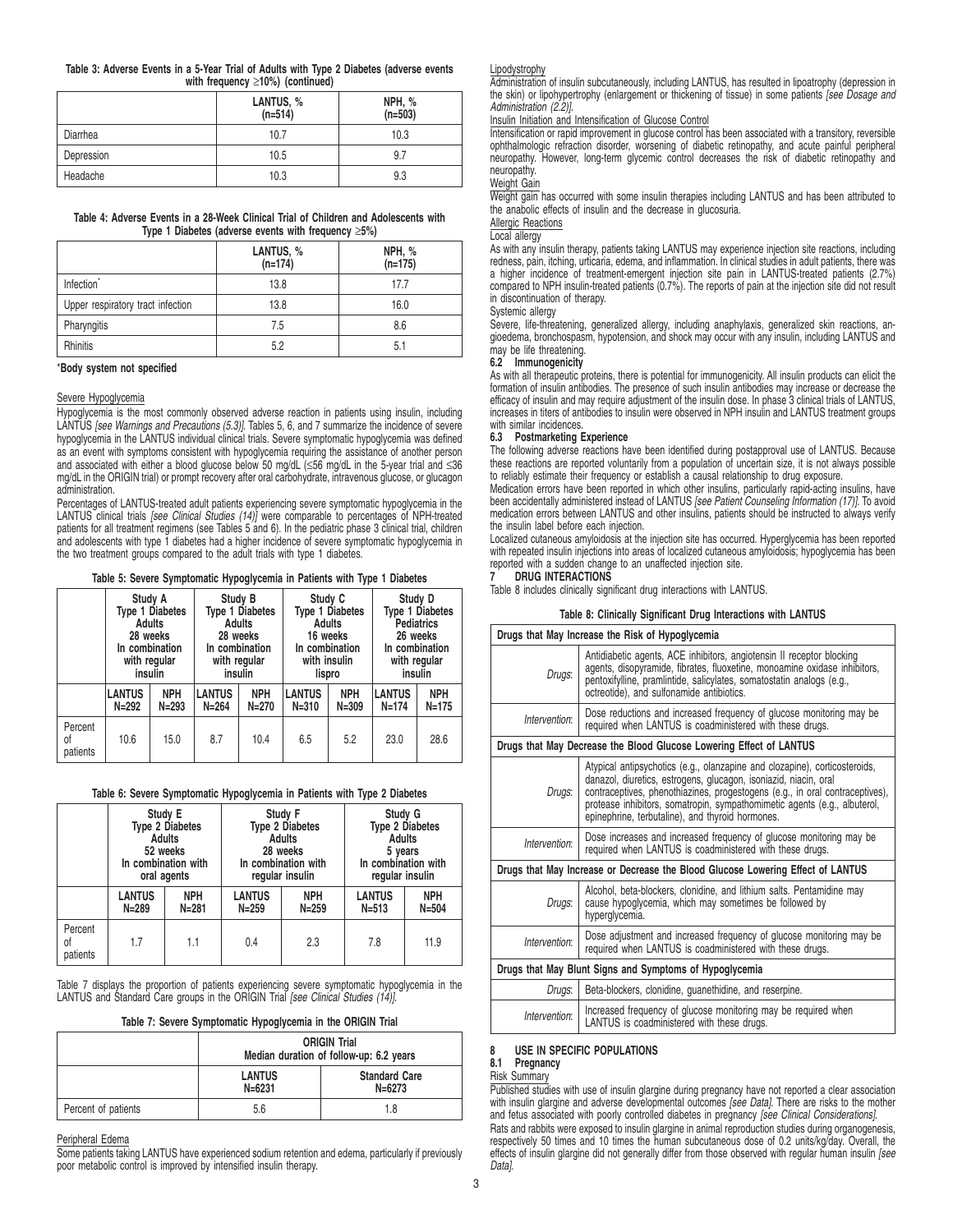The estimated background risk of major birth defects is 6% to 10% in women with pregestational diabetes with an HbA1c >7 and has been reported to be as high as 20% to 25% in women with a HbA1c >10. The estimated background risk of miscarriage for the indicated population is unknown. In the U.S. general population, the estimated background risk of major birth defects and miscarriage in clinically recognized pregnancies is 2% to 4% and 15% to 20%, respectively.

## Clinical Considerations

## Disease-associated maternal and/or embryo-fetal risk

Poorly controlled diabetes in pregnancy increases the maternal risk for diabetic ketoacidosis, preeclampsia, spontaneous abortions, preterm delivery, and delivery complications. Poorly controlled diabetes increases the fetal risk for major birth defects, stillbirth, and macrosomia-related morbidity. Data

## Human data

Published data do not report a clear association with insulin glargine and major birth defects, miscarriage, or adverse maternal or fetal outcomes when insulin glargine is used during pregnancy. However, these studies cannot definitely establish the absence of any risk because of methodological limitations including small sample size and some lacking comparator groups.

## Animal data

Subcutaneous reproduction and teratology studies have been performed with insulin glargine and regular human insulin in rats and Himalayan rabbits. Insulin glargine was given to female rats before mating, during mating, and throughout pregnancy at doses up to 0.36 mg/kg/day, which is approximately 50 times the recommended human subcutaneous starting dose of 0.2 units/kg/day (0.007 mg/kg/day), on a mg/kg basis. In rabbits, doses of 0.072 mg/kg/day, which is approximately 10 times<br>the recommended human subcutaneous starting dose of 0.2 units/kg/day on a mg/kg basis, were<br>administered during organogene of the high-dose group exhibited dilation of the cerebral ventricles. Fertility and early embryonic development appeared normal. **8.2 Lactation**

## Risk Summary

There are either no or only limited data on the presence of insulin glargine in human milk, the effects on breastfed infant, or the effects on milk production. Endogenous insulin is present in human milk. The developmental and health benefits of breastfeeding should be considered along with the mother's clinical need for LANTUS, and any potential adverse effects on the breastfed child from LANTUS or from the underlying maternal condition.

## **8.4 Pediatric Use**

The safety and effectiveness of LANTUS have been established in pediatric patients (age 6 to 15 years)<br>with type 1 diabetes *[see Clinical Studies (14.2)]*. The safety and effectiveness of LANTUS in pediatric patients younger than 6 years of age with type 1 diabetes and pediatric patients with type 2 diabetes have not been established.

The dosage recommendation when changing to LANTUS in pediatric patients (age 6 to 15 years) with<br>type 1 diabetes is the same as that described for adults *[see Dosage and Administration (2.2, 2.4)*, *Clinical Studies (14)].* As in adults, the dosage of LANTUS must be individualized in pediatric patients<br>(age 6 to 15 years) with type 1 diabetes based on metabolic needs and frequent monitoring of blood glucose.

In the pediatric clinical trial, pediatric patients (age 6 to 15 years) with type 1 diabetes had a higher incidence of severe symptomatic hypoglycemia compared to the adults in trials with type 1 diabetes [see Adverse Reactions (6.1)].

## **8.5 Geriatric Use**

Of the total number of subjects in controlled clinical studies of patients with type 1 and type 2 diabetes who were treated with LANTUS, 15% were ≥65 years of age and 2% were ≥75 years of age. The only<br>difference in safety or effectiveness in the subpopulation of patients ≥65 years of age compared to the entire study population was a higher incidence of cardiovascular events typically seen in an older population in the LANTUS and NPH treatment groups.

Nevertheless, caution should be exercised when LANTUS is administered to geriatric patients. In elderly patients with diabetes, the initial dosing, dose increments, and maintenance dosage should be conservative to avoid hypoglycemic reactions. Hypoglycemia may be difficult to recognize in the elderly. **8.6 Hepatic Impairment**

## The effect of hepatic impairment on the pharmacokinetics of LANTUS has not been studied. Frequent glucose monitoring and dose adjustment may be necessary for LANTUS in patients with hepatic impairment [see Warnings and Precautions (5.3)].

## **8.7 Renal Impairment**

The effect of renal impairment on the pharmacokinetics of LANTUS has not been studied. Some studies with human insulin have shown increased circulating levels of insulin in patients with renal failure. Frequent glucose monitoring and dose adjustment may be necessary for LANTUS in patients with renal impairment [see Warnings and Precautions (5.3)].

## **8.8 Obesity**

In controlled clinical trials, subgroup analyses based on BMI did not show differences in safety and efficacy between LANTUS and NPH.

## **10 OVERDOSAGE**

Excess insulin administration may cause hypoglycemia and hypokalemia [see Warnings and Precautions (5.3, 5.6)]. Mild episodes of hypoglycemia can usually be treated with oral carbohydrates. Adjustments in drug dosage, meal patterns, or exercise may be needed.

More severe episodes of hypoglycemia with coma, seizure, or neurologic impairment may be treated with intramuscular/subcutaneous glucagon or concentrated intravenous glucose. After apparent clinical recovery from hypoglycemia, continued observation and additional carbohydrate intake may be necessary to avoid recurrence of hypoglycemia. Hypokalemia must be corrected appropriately.<br>11 DESCRIPTION

## **11 DESCRIPTION**

LANTUS (insulin glargine injection) is a sterile solution of insulin glargine for subcutaneous use. Insulin<br>glargine is a recombinant human insulin analog that is a long-acting, parenteral blood-glucose-lowering<br>agent *[se* pH 4 insulin glargine is completely soluble. After injection into the subcutaneous tissue, the acidic solution is neutralized, leading to formation of microprecipitates from which small amounts of insulin glargine are slowly released, resulting in a relatively constant concentration/time profile over 24 hours with no pronounced peak. This profile allows once-daily dosing as a basal insulin. LANTUS is produced by recombinant DNA technology utilizing a non-pathogenic laboratory strain of Escherichia coli (K12) as the production organism. Insulin glargine differs from human insulin in that the amino acid asparagine at position A21 is replaced by glycine and two arginines are added to the C-terminus of

the B-chain. Chemically, insulin glargine is 21<sup>A</sup>-Gly-30<sup>B</sup>a-L-Arg-30<sup>B</sup>b-L-Arg-human insulin and has the<br>empirical formula C<sub>267</sub>H<sub>404</sub>N<sub>72</sub>O<sub>78</sub>S<sub>6</sub> and a molecular weight of 6063. Insulin glargine has the following structural formula:



LANTUS consists of insulin glargine dissolved in a clear aqueous fluid. Each milliliter of LANTUS (insulin glargine injection) contains 100 units (3.6378 mg) insulin glargine.

The 10 mL vial presentation contains the following inactive ingredients per mL: 30 mcg zinc, 2.7 mg m-cresol, 20 mg glycerol 85%, 20 mcg polysorbate 20, and water for injection.

The 3 mL prefilled pen presentation contains the following inactive ingredients per mL: 30 mcg zinc,

2.7 mg m-cresol, 20 mg glycerol 85%, and water for injection. The pH is adjusted by addition of aqueous solutions of hydrochloric acid and sodium hydroxide.

# LANTUS has a pH of approximately 4. **12 CLINICAL PHARMACOLOGY**

## **12.1 Mechanism of Action**

The primary activity of insulin, including insulin glargine, is regulation of glucose metabolism. Insulin and its analogs lower blood glucose by stimulating peripheral glucose uptake, especially by skeletal muscle and fat, and by inhibiting hepatic glucose production. Insulin inhibits lipolysis and proteolysis, and enhances protein synthesis.

## **12.2 Pharmacodynamics**

In clinical studies, the glucose-lowering effect on a molar basis (i.e., when given at the same doses) of intravenous insulin glargine is approximately the same as that for human insulin. Figure 1 shows results from a study in patients with type 1 diabetes conducted for a maximum of 24 hours after the injection. The median time between injection and the end of pharmacological effect was 14.5 hours (range: 9.5 to 19.3 hours) for NPH insulin, and 24 hours (range: 10.8 to >24.0 hours) (24 hours was the end of the observation period) for insulin glargine.

## **Figure 1: Activity Profile in Patients with Type 1 Diabetes**



\* Determined as amount of glucose infused to maintain constant plasma glucose levels

The duration of action after abdominal, deltoid, or thigh subcutaneous administration was similar. The time course of action of insulins, including LANTUS, may vary between individuals and within the same individual.

## **12.3 Pharmacokinetics**

Absorption and Bioavailability

After subcutaneous injection of LANTUS in healthy subjects and in patients with diabetes, the insulin serum concentrations indicated a slower, more prolonged absorption and a relatively constant concentration/time profile over 24 hours with no pronounced peak in comparison to NPH insulin. Metabolism and Elimination

A metabolism study in humans indicates that insulin glargine is partly metabolized at the carboxyl terminus of the B chain in the subcutaneous depot to form two active metabolites with in vitro activity similar to that of human insulin, M1 (21<sup>A</sup>-Gly-insulin) and M2 (21<sup>A</sup>-Gly-des-30<sup>B</sup>-Thr-insulin). Unchanged drug and these degradation products are also present in the circulation.

# Special Populations

# Age, race, and gender

Effect of age, race, and gender on the pharmacokinetics of LANTUS has not been evaluated. However, in controlled clinical trials in adults (n=3890) and a controlled clinical trial in pediatric patients (n=349), subgroup analyses based on age, race, and gender did not show differences in safety and efficacy<br>between LANTUS and NPH insulin *[see Clinical Studies (14)]*. **Obesity** 

Effect of Body Mass Index (BMI) on the pharmacokinetics of LANTUS has not been evaluated.<br>**13 NONCLINICAL TOXICOLOGY**<br>**13.1 Carcinogenesis, Mutagenesis, Impairment of Fertility** 

In mice and rats, standard two-year carcinogenicity studies with insulin glargine were performed at doses up to 0.455 mg/kg, which was for the rat approximately 65 times the recommended human subcutaneous starting dose of 0.2 units/kg/day (0.007 mg/kg/day) on a mg/kg basis. Histiocytomas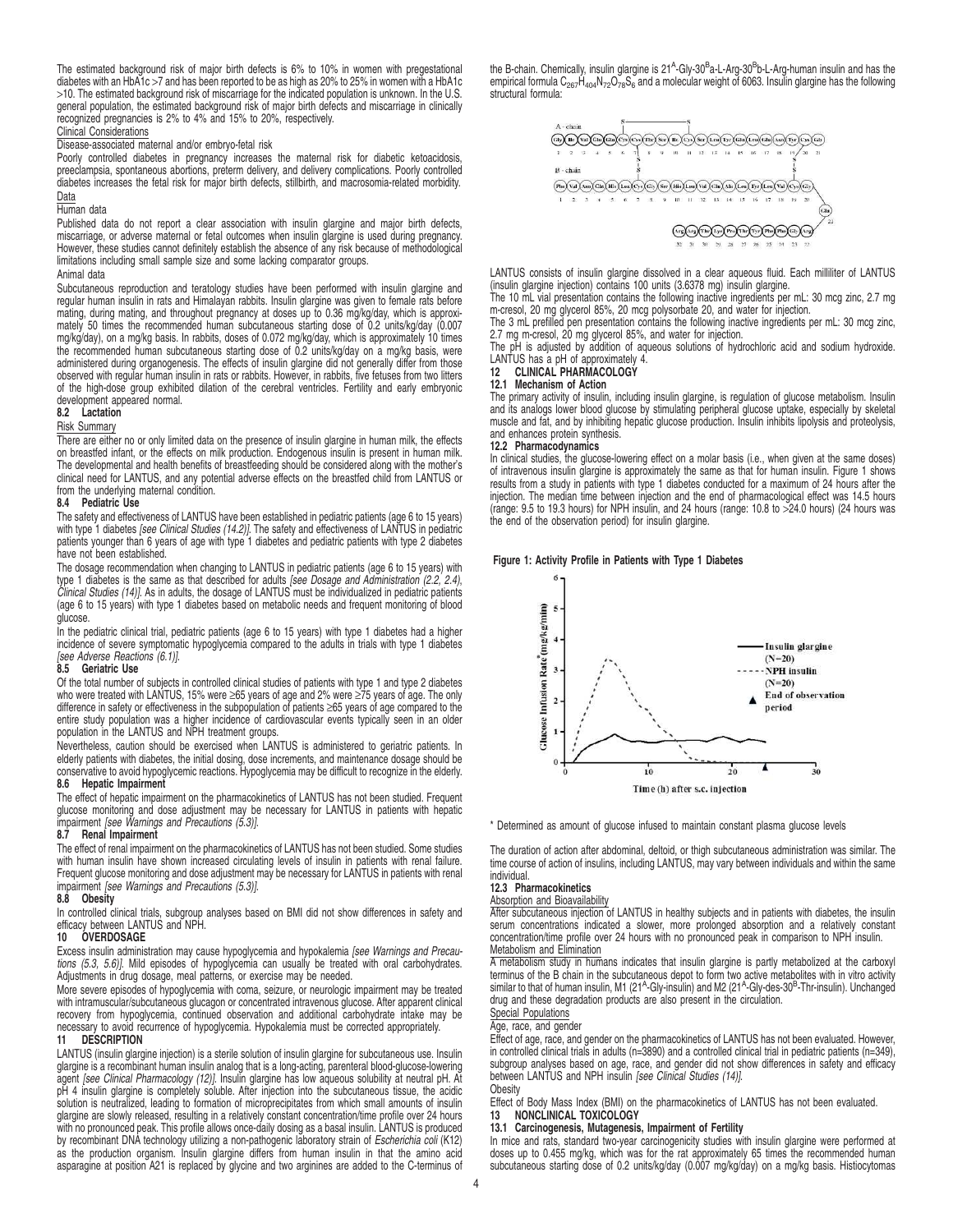were found at injection sites in male rats and mice in acid vehicle containing groups and are considered a response to chronic tissue irritation and inflammation in rodents. These tumors were not found in female animals, in saline control, or insulin comparator groups using a different vehicle.

Insulin glargine was not mutagenic in tests for detection of gene mutations in bacteria and mammalian cells (Ames and HGPRT-test) and in tests for detection of chromosomal aberrations (cytogenetics in vitro in V79 cells and in vivo in Chinese hamsters).

In a combined fertility and prenatal and postnatal study in male and female rats at subcutaneous doses up to 0.36 mg/kg/day, which was approximately 50 times the recommended human subcutaneous starting dose of 0.2 units/kg/day (0.007 mg/kg/day) maternal toxicity due to dose-dependent hypogly-cemia, including some deaths, was observed. Consequently, a reduction of the rearing rate occurred in the high-dose group only. Similar effects were observed with NPH insulin.

# **14 CLINICAL STUDIES**

# **14.1 Overview of Clinical Studies**

The safety and effectiveness of LANTUS given once-daily at bedtime was compared to that of once-daily and twice-daily NPH insulin in open-label, randomized, active-controlled, parallel studies of 2,327 adult patients and 349 pediatric patients with type 1 diabetes mellitus and 1,563 adult patients with type 2 diabetes mellitus (see Tables 9-11). In general, the reduction in glycated hemoglobin (HbA1c) with LANTUS was similar to that with NPH insulin.

## **14.2 Clinical Studies in Adult and Pediatric Patients with Type 1 Diabetes**

In two clinical studies (Studies A and B), patients with type 1 diabetes (Study A n=585, Study B n=534) were randomized to 28 weeks of basal-bolus treatment with LANTUS or NPH insulin. Regular human insulin was administered before each meal. LANTUS was administered at bedtime. NPH insulin was administered either as once daily at bedtime or in the morning and at bedtime when used twice daily. In Study A, the average age was 39.2 years. The majority of patients were White (99%) and 55.7%<br>were male. The mean BMI was approximately 24.9 kg/m<sup>2</sup>. The mean duration of diabetes was 15.5 years.

In Study B, the average age was 38.5 years. The majority of patients were White (95.3%) and 50.6%<br>were male. The mean BMI was approximately 25.8 kg/m<sup>2</sup>. The mean duration of diabetes was 17.4 years.

In another clinical study (Study C), patients with type 1 diabetes (n=619) were randomized to 16 weeks of basal-bolus treatment with LANTUS or NPH insulin. Insulin lispro was used before each meal. LANTUS was administered once daily at bedtime and NPH insulin was administered once or twice daily. The average age was 39.2 years. The majority of patients were White (96.9%) and 50.6% were male.<br>The mean BMI was approximately 25.6 kg/m<sup>2</sup>. The mean duration of diabetes was 18.5 years.

In these 3 studies, LANTUS and NPH insulin had similar effects on HbA1c (Table 9) with a similar overall rate of severe symptomatic hypoglycemia [see Adverse Reactions (6.1)].

**Table 9: Type 1 Diabetes Mellitus – Adult**

|                                         |               | Study A               |                       | Study B         | Study C            |                |  |
|-----------------------------------------|---------------|-----------------------|-----------------------|-----------------|--------------------|----------------|--|
| <b>Treatment duration</b>               |               | 28 weeks              |                       | 28 weeks        |                    | 16 weeks       |  |
| <b>Treatment in</b><br>combination with |               | Regular insulin       |                       | Regular insulin |                    | Insulin lispro |  |
|                                         | <b>LANTUS</b> | <b>NPH</b>            | <b>LANTUS</b>         | <b>NPH</b>      | <b>LANTUS</b>      | <b>NPH</b>     |  |
| Number of subjects<br>treated           | 292           | 293                   | 264                   | 270             | 310                | 309            |  |
| HbA1c                                   |               |                       |                       |                 |                    |                |  |
| Baseline HbA1c                          | 8.0           | 8.0                   | 7.7                   | 7.7             | 7.6                | 7.7            |  |
| Adjusted mean change at<br>trial end    | $+0.2$        | $+0.1$                | $-0.2$                | $-0.2$          | $-0.1$             | $-0.1$         |  |
| <b>Treatment Difference</b><br>(95% CI) |               | $+0.1$ (0.0; $+0.2$ ) | $+0.1$ $(-0.1; +0.2)$ |                 | $0.0$ (-0.1; +0.1) |                |  |
| Basal insulin dose                      |               |                       |                       |                 |                    |                |  |
| Baseline mean                           | 21            | 23                    | 29                    | 29              | 28                 | 28             |  |
| Mean change from<br>baseline            | $-2$          | $\Omega$              | -4                    | $+2$            | $-5$               | $+1$           |  |
| <b>Total insulin dose</b>               |               |                       |                       |                 |                    |                |  |
| Baseline mean                           | 48            | 52                    | 50                    | 51              | 50                 | 50             |  |
| Mean change from<br>baseline            | $-1$          | $\Omega$              | 0                     | $+4$            | -3                 | 0              |  |
| Fasting blood glucose (mg/dL)           |               |                       |                       |                 |                    |                |  |
| Baseline mean                           | 167           | 166                   | 166                   | 175             | 175                | 173            |  |
| Adj. mean change from<br>haseline       | $-21$         | $-16$                 | $-20$                 | $-17$           | $-29$              | $-12$          |  |
| Body weight (kg)                        |               |                       |                       |                 |                    |                |  |
| Baseline mean                           | 73.2          | 74.8                  | 75.5                  | 75.0            | 74.8               | 75.6           |  |
| Mean change from<br>baseline            | 0.1           | $-0.0$                | 0.7                   | 1.0             | 0.1                | 0.5            |  |

Type 1 Diabetes – Pediatric (see Table 10)

In a randomized, controlled clinical study (Study D), pediatric patients (age range 6 to 15 years) with type 1 diabetes (n=349) were treated for 28 weeks with a basal-bolus insulin regimen where regular human insulin was used before each meal. LANTUS was administered once daily at bedtime and NPH insulin was administered once or twice daily. The average age was 11.7 years. The majority of patients were White (96.8%) and 51.9% were male. The mean BMI was approximately 18.9 kg/m<sup>2</sup>. The mean duration of diabetes was 4.8 years. Similar effects on HbA1c (Table 10) were observed in both treatment groups [see Adverse Reactions (6.1)].

## **Table 10: Type 1 Diabetes Mellitus – Pediatric**

|                                      | Study D                                                 |                 |  |  |
|--------------------------------------|---------------------------------------------------------|-----------------|--|--|
| <b>Treatment duration</b>            | 28 weeks                                                |                 |  |  |
| Treatment in combination with        |                                                         | Regular insulin |  |  |
|                                      | LANTUS +<br>NPH + Regular<br>Regular Insulin<br>Insulin |                 |  |  |
| Number of subjects treated           | 174                                                     | 175             |  |  |
| HbA1c                                |                                                         |                 |  |  |
| Baseline mean                        | 8.5                                                     | 8.8             |  |  |
| Change from baseline (adjusted mean) | $+0.3$                                                  | $+0.3$          |  |  |
| Difference from NPH (adjusted mean)  | 0.0                                                     |                 |  |  |
| (95% CI)                             | $(-0.2; +0.3)$                                          |                 |  |  |
| Basal insulin dose                   |                                                         |                 |  |  |
| Baseline mean                        | 19                                                      | 19              |  |  |
| Mean change from baseline            | $-1$                                                    | $+2$            |  |  |
| <b>Total insulin dose</b>            |                                                         |                 |  |  |
| Baseline mean                        | 43                                                      | 43              |  |  |
| Mean change from baseline            | $+2$                                                    | $+3$            |  |  |
| Fasting blood glucose (mg/dL)        |                                                         |                 |  |  |
| Baseline mean                        | 194                                                     | 191             |  |  |
| Mean change from baseline            | $-23$                                                   | $-12$           |  |  |
| Body weight (kg)                     |                                                         |                 |  |  |
| Baseline mean                        | 45.5                                                    | 44.6            |  |  |
| Mean change from baseline            | 2.2                                                     | 2.5             |  |  |

## **14.3 Clinical Studies in Adults with Type 2 Diabetes**

In a randomized, controlled clinical study (Study E) (n=570), LANTUS was evaluated for 52 weeks in combination with oral antidiabetic medications (a sulfonylurea, metformin, acarbose, or combinations of these drugs). The average age was 59.5 years. The majority of patients were White (92.8%) and<br>53.7% were male. The mean BMI was approximately 29.1 kg/m<sup>2</sup>. The mean duration of diabetes was 10.3 years. LANTUS administered once daily at bedtime was as effective as NPH insulin administered once daily at bedtime in reducing HbA1c and fasting glucose (Table 11). The rate of severe symptomatic<br>hypoglycemia was similar in LANTUS and NPH insulin treated patients *[see Adverse Reactions (6.1)]*. In a randomized, controlled clinical study (Study F), in patients with type 2 diabetes not using oral antidiabetic medications (n=518), a basal-bolus regimen of LANTUS once daily at bedtime or NPH insulin administered once or twice daily was evaluated for 28 weeks. Regular human insulin was used before meals, as needed. The average age was 59.3 years. The majority of patients were White (80.7%) and 60% were male. The mean BMI was approximately 30.5 kg/m<sup>2</sup> . The mean duration of diabetes was 13.7 years. LANTUS had similar effectiveness as either once- or twice-daily NPH insulin in reducing HbA1c and fasting glucose (Table 11) with a similar incidence of hypoglycemia [see Adverse Reactions (6.1)].

In a randomized, controlled clinical study (Study G), patients with type 2 diabetes were randomized to 5 years of treatment with once-daily LANTUS or twice-daily NPH insulin. For patients not previously treated with insulin, the starting dose of LANTUS or NPH insulin was 10 units daily. Patients who were already treated with NPH insulin either continued on the same total daily NPH insulin dose or started LANTUS at a dose that was 80% of the total previous NPH insulin dose. The primary endpoint for this study was a comparison of the progression of diabetic retinopathy by 3 or more steps on the Early Treatment Diabetic Retinopathy Study (ETDRS) scale. HbA1c change from baseline was a secondary endpoint. Similar glycemic control in the 2 treatment groups was desired in order to not confound the interpretation of the retinal data. Patients or study personnel used an algorithm to adjust the LANTUS and NPH insulin doses to a target fasting plasma glucose ≤100 mg/dL. After the LANTUS or NPH insulin dose was adjusted, other antidiabetic agents, including premeal insulin were to be adjusted or added. The average age was 55.1 years. The majority of patients were White (85.3%) and 53.9% were<br>male. The mean BMI was approximately 34.3 kg/m<sup>2</sup>. The mean duration of diabetes was 10.8 years. The LANTUS group had a smaller mean reduction from baseline in HbA1c compared to the NPH insulin group, which may be explained by the lower daily basal insulin doses in the LANTUS group (Table 11).<br>The incidences of severe symptomatic hypoglycemia were similar between groups *[see Adverse* Reactions (6.1)].

|  |  |  |  | Table 11: Type 2 Diabetes Mellitus – Adult |  |  |  |
|--|--|--|--|--------------------------------------------|--|--|--|
|--|--|--|--|--------------------------------------------|--|--|--|

|                                  | Study E       |            | Study F       |                 | Study G         |            |  |  |
|----------------------------------|---------------|------------|---------------|-----------------|-----------------|------------|--|--|
| <b>Treatment duration</b>        | 52 weeks      |            | 28 weeks      |                 | 5 years         |            |  |  |
| Treatment in<br>combination with | Oral agents   |            |               | Regular insulin | Regular insulin |            |  |  |
|                                  | <b>LANTUS</b> | <b>NPH</b> | <b>LANTUS</b> | <b>NPH</b>      | <b>LANTUS</b>   | <b>NPH</b> |  |  |
| Number of subjects<br>treated    | 289           | 281        | 259           | 259             | 513             | 504        |  |  |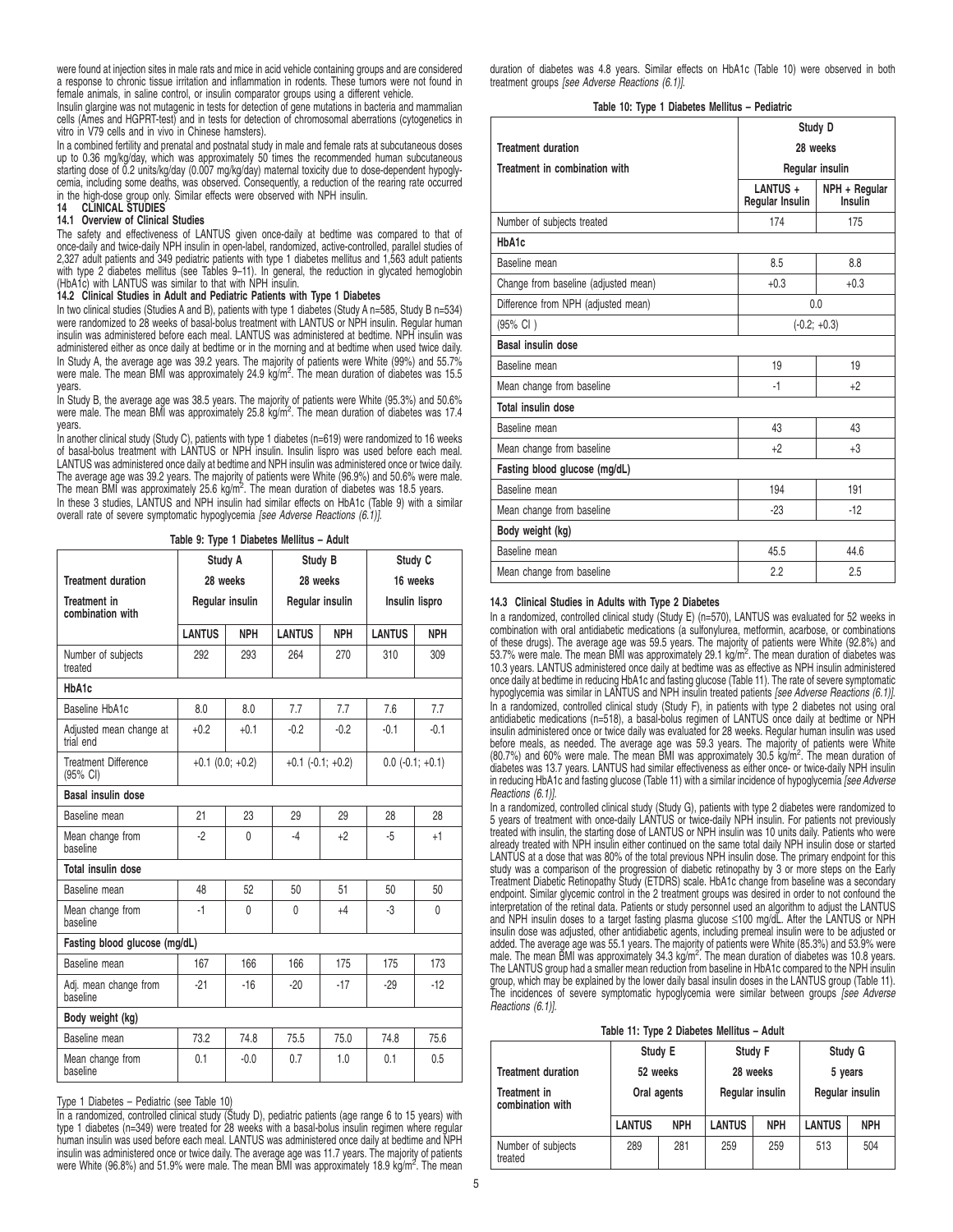|  |  |  |  |  | Table 11: Type 2 Diabetes Mellitus - Adult (continued) |
|--|--|--|--|--|--------------------------------------------------------|
|--|--|--|--|--|--------------------------------------------------------|

|                                         | Study E        |             | Study F         |            | Study G         |            |
|-----------------------------------------|----------------|-------------|-----------------|------------|-----------------|------------|
| <b>Treatment duration</b>               | 52 weeks       |             | 28 weeks        |            | 5 years         |            |
| <b>Treatment in</b><br>combination with |                | Oral agents | Regular insulin |            | Regular insulin |            |
|                                         | <b>LANTUS</b>  | <b>NPH</b>  | <b>LANTUS</b>   | <b>NPH</b> | <b>LANTUS</b>   | <b>NPH</b> |
| HbA1c                                   |                |             |                 |            |                 |            |
| Baseline mean                           | 9.0            | 8.9         | 8.6             | 8.5        | 8.4             | 8.3        |
| Adjusted mean change<br>from baseline   | $-0.5$         | $-0.4$      | $-0.4$          | $-0.6$     | $-0.6$          | $-0.8$     |
| <b>LANTUS - NPH</b>                     | $-0.1$         |             |                 | $+0.2$     | $+0.2$          |            |
| 95% CI for Treatment<br>difference      | $(-0.3; +0.1)$ |             | $(0.0; +0.4)$   |            | $(+0.1; +0.4)$  |            |
| Basal insulin dose                      |                |             |                 |            |                 |            |
| Baseline mean                           | 14             | 15          | 44.1            | 45.5       | 39              | 44         |
| Mean change from<br>baseline            | $+12$          | $+9$        | $-1$            | $+7$       | $+23$           | $+30$      |
| Total insulin dose <sup>*</sup>         |                |             |                 |            |                 |            |
| Baseline mean                           | 14             | 15          | 64              | 67         | 48              | 53         |
| Mean change from<br>baseline            | $+12$          | $+9$        | $+10$           | $+13$      | $+41$           | $+40$      |
| Fasting blood glucose (mg/dL)           |                |             |                 |            |                 |            |
| Baseline mean                           | 179            | 180         | 164             | 166        | 190             | 180        |
| Adj. mean change from<br>baseline       | $-49$          | $-46$       | $-24$           | $-22$      | $-45$           | $-44$      |
| Body weight (kg)                        |                |             |                 |            |                 |            |
| Baseline mean                           | 83.5           | 82.1        | 89.6            | 90.7       | 100             | 99         |
| Adj. mean change from<br>baseline       | 2.0            | 1.9         | 0.4             | 1.4        | 3.7             | 4.8        |

\*In Study G, the baseline dose of basal or total insulin was the first available on-treatment dose prescribed during the study (on visit month 1.5).

LANTUS Timing of Daily Dosing (see Table 12) The safety and efficacy of LANTUS administered pre-breakfast, pre-dinner, or at bedtime were evaluated in a randomized, controlled clinical study in patients with type 1 diabetes (Study H, n=378). Patients were also treated with insulin lispro at mealtime. The average age was 40.9 years. All patients were White (100%) and 53.7% were male. The mean BMI was approximately 25.3 kg/m<sup>2</sup>. The mean duration of diabetes was 17.3 years. LANTUS administered at different times of the day resulted in similar reductions in HbA1c compared to that with bedtime administration (see Table 12). In these patients, data are available from 8-point home glucose monitoring. The maximum mean blood glucose was observed just prior to injection of LANTUS regardless of time of administration.

In this study, 5% of patients in the LANTUS-breakfast arm discontinued treatment because of lack of efficacy. No patients in the other two arms discontinued for this reason. The safety and efficacy of LANTUS administered pre-breakfast or at bedtime were also evaluated in a randomized, activecontrolled clinical study (Study I, n=697) in patients with type 2 diabetes not adequately controlled on oral antidiabetic therapy. All patients in this study also received glimepiride 3 mg daily. The average age was 60.8 years. The majority of patients were White (96.6%) and 53.7% were male. The mean BMI was approximately 28.7 kg/m<sup>2</sup>. The mean duration of diabetes was 10.1 years. LANTUS given before breakfast was at least as effective in lowering HbA1c as LANTUS given at bedtime or NPH insulin given at bedtime (see Table 12).

|  | Table 12: LANTUS Timing of Daily Dosing in Type 1 (Study H) and Type 2 (Study I) |  |                          |  |  |  |  |  |
|--|----------------------------------------------------------------------------------|--|--------------------------|--|--|--|--|--|
|  |                                                                                  |  | <b>Diabetes Mellitus</b> |  |  |  |  |  |

| Treatment<br>duration<br>Treatment in<br>combination with | Study H<br>24 weeks<br>Insulin lispro |                                |                                 | Study I<br>24 weeks<br>Glimepiride |                                 |                              |  |  |
|-----------------------------------------------------------|---------------------------------------|--------------------------------|---------------------------------|------------------------------------|---------------------------------|------------------------------|--|--|
|                                                           | <b>LANTUS</b><br><b>Breakfast</b>     | <b>LANTUS</b><br><b>Dinner</b> | <b>LANTUS</b><br><b>Bedtime</b> | <b>LANTUS</b><br><b>Breakfast</b>  | <b>LANTUS</b><br><b>Bedtime</b> | <b>NPH</b><br><b>Bedtime</b> |  |  |
| Number of subjects<br>treated <sup>®</sup>                | 112                                   | 124                            | 128                             | 234                                | 226                             | 227                          |  |  |
| HbA1c                                                     |                                       |                                |                                 |                                    |                                 |                              |  |  |
| Baseline mean                                             | 7.6                                   | 7.5                            | 7.6                             | 9.1                                | 9.1                             | 9.1                          |  |  |
| Mean change from<br>baseline                              | $-0.2$                                | $-0.1$                         | 0.0                             | $-1.3$                             | $-1.0$                          | $-0.8$                       |  |  |
| Basal insulin dose (U)                                    |                                       |                                |                                 |                                    |                                 |                              |  |  |
| Baseline mean                                             | 22                                    | 23                             | 21                              | 19                                 | 20                              | 19                           |  |  |
| Mean change from<br>baseline                              | 5                                     | $\overline{2}$                 | $\overline{c}$                  | 11                                 | 18                              | 18                           |  |  |

**Table 12: LANTUS Timing of Daily Dosing in Type 1 (Study H) and Type 2 (Study I) Diabetes Mellitus (continued)**

| <b>Treatment</b><br>duration<br><b>Treatment in</b><br>combination with |                                                                                                        | Study H<br>24 weeks<br>Insulin lispro |                | Study I<br>24 weeks<br>Glimepiride |                                 |                              |  |
|-------------------------------------------------------------------------|--------------------------------------------------------------------------------------------------------|---------------------------------------|----------------|------------------------------------|---------------------------------|------------------------------|--|
|                                                                         | <b>LANTUS</b><br><b>LANTUS</b><br><b>LANTUS</b><br><b>Breakfast</b><br><b>Dinner</b><br><b>Bedtime</b> |                                       |                | <b>LANTUS</b><br><b>Breakfast</b>  | <b>LANTUS</b><br><b>Bedtime</b> | <b>NPH</b><br><b>Bedtime</b> |  |
| Total insulin dose<br>(U)                                               |                                                                                                        |                                       |                | NA <sup>t</sup>                    | NA <sup>+</sup>                 | NA <sup>+</sup>              |  |
| Baseline mean                                                           | 52                                                                                                     | 52                                    | 49             |                                    |                                 |                              |  |
| Mean change from<br>baseline                                            | $\overline{2}$                                                                                         | 3                                     | $\overline{2}$ |                                    |                                 |                              |  |
| Body weight (kg)                                                        |                                                                                                        |                                       |                |                                    |                                 |                              |  |
| Baseline mean                                                           | 77.1                                                                                                   | 77.8                                  | 74.5           | 80.7                               | 82                              | 81                           |  |
| Mean change from<br>baseline                                            | 0.7                                                                                                    | 0.1                                   | 0.4            | 3.9                                | 3.7                             | 2.9                          |  |

\*Intent-to-treat

†Not applicable

Five-Year Trial Evaluating the Progression of Retinopathy Retinopathy was evaluated in the LANTUS clinical studies by analysis of reported retinal adverse events and fundus photography. The numbers of retinal adverse events reported for LANTUS and NPH insulin treatment groups were similar for patients with type 1 and type 2 diabetes.

LANTUS was compared to NPH insulin in a 5-year randomized clinical trial that evaluated the progression of retinopathy as assessed with fundus photography using a grading protocol derived from the Early Treatment Diabetic Retinopathy Scale (ETDRS). Patients had type 2 diabetes (mean age 55 years) with no (86%) or mild (14%) retinopathy at baseline. Mean baseline HbA1c was 8.4%. The primary outcome was progression by 3 or more steps on the ETDRS scale at study endpoint. Patients with prespecified postbaseline eye procedures (pan-retinal photocoagulation for proliferative or severe nonproliferative diabetic retinopathy, local photocoagulation for new vessels, and vitrectomy for diabetic retinopathy) were also considered as 3-step progressors regardless of actual change in ETDRS score from baseline. Retinopathy graders were blinded to treatment group assignment. The results for the primary endpoint are shown in Table 13 for both the per-protocol and intent-to-treat populations, and indicate similarity of LANTUS to NPH in the progression of diabetic retinopathy as assessed by this outcome.

### **Table 13: Number (%) of Patients with 3 or More Step Progression on ETDRS Scale at Endpoint**

|                 | LANTUS (%)     | <b>NPH (%)</b> | Difference <sup>*,†</sup><br>(SE) | 95% CI for<br>difference |  |
|-----------------|----------------|----------------|-----------------------------------|--------------------------|--|
| Per-protocol    | 53/374 (14.2%) | 57/363 (15.7%) | $-2.0\%$ (2.6%)                   | $-7.0\%$ to $+3.1\%$     |  |
| Intent-to-Treat | 63/502 (12.5%) | 71/487 (14.6%) | $-2.1\%$ (2.1%)                   | $-6.3\%$ to $+2.1\%$     |  |

### \*Difference = LANTUS – NPH

†Using a generalized linear model (SAS GENMOD) with treatment and baseline HbA1c strata (cutoff 9.0%) as the classified independent variables, and with binomial distribution and identity link function

### The Origin Study

The Outcome Reduction with Initial Glargine Intervention trial (i.e., ORIGIN) was an open-label, randomized, 2-by-2, factorial design study. One intervention in ORIGIN compared the effect of LANTUS to standard care on major adverse cardiovascular outcomes in 12,537 participants ≥50 years of age with abnormal glucose levels (i.e., impaired fasting glucose [IFG] and/or impaired glucose tolerance [IGT]) or early type 2 diabetes mellitus and established cardiovascular (i.e., CV) disease or CV risk factors at baseline.

The objective of the trial was to demonstrate that LANTUS use could significantly lower the risk of major cardiovascular outcomes compared to standard care. Two coprimary composite cardiovascular endpoints were used in ORIGIN. The first coprimary endpoint was the time to first occurrence of a major adverse cardiovascular event defined as the composite of CV death, nonfatal myocardial infarction, and nonfatal stroke. The second coprimary endpoint was the time to the first occurrence of CV death or nonfatal myocardial infarction or nonfatal stroke or revascularization procedure or hospitalization for heart failure.

Participants were randomized to either LANTUS (N=6264) titrated to a goal fasting plasma glucose of<br>≤95 mg/dL or to standard care (N=6273). Anthropometric and disease characteristics were balanced at baseline. The mean age was 64 years and 8% of participants were 75 years of age or older. The majority of participants were male (65%). Fifty nine percent were Caucasian, 25% were Latin, 10% were<br>Asian and 3% were Black. The median baseline BMI was 29 kg/m<sup>2</sup>. Approximately 12% of participants<br>had abnormal glucose with type 2 diabetes, 59% were treated with a single oral antidiabetic drug, 23% had known diabetes but were on no antidiabetic drug and 6% were newly diagnosed during the screening procedure. The mean HbA1c (SD) at baseline was 6.5% (1.0). Fifty-nine percent of participants had had a prior cardiovascular event and 39% had documented coronary artery disease or other cardiovascular risk factors.

Vital status was available for 99.9% and 99.8% of participants randomized to LANTUS and standard care respectively at end of trial. The median duration of follow-up was 6.2 years (range: 8 days to 7.9 years). The mean HbA1c (SD) at the end of the trial was 6.5% (1.1) and 6.8% (1.2) in the LANTUS and standard care group respectively. The median dose of LANTUS at end of trial was 0.45 U/kg. Eighty-one percent of patients randomized to LANTUS were using LANTUS at end of the study. The mean change in body weight from baseline to the last treatment visit was 2.2 kg greater in the LANTUS group than in the standard care group.

Overall, the incidence of major adverse cardiovascular outcomes was similar between groups (see Table 14). All-cause mortality was also similar between groups.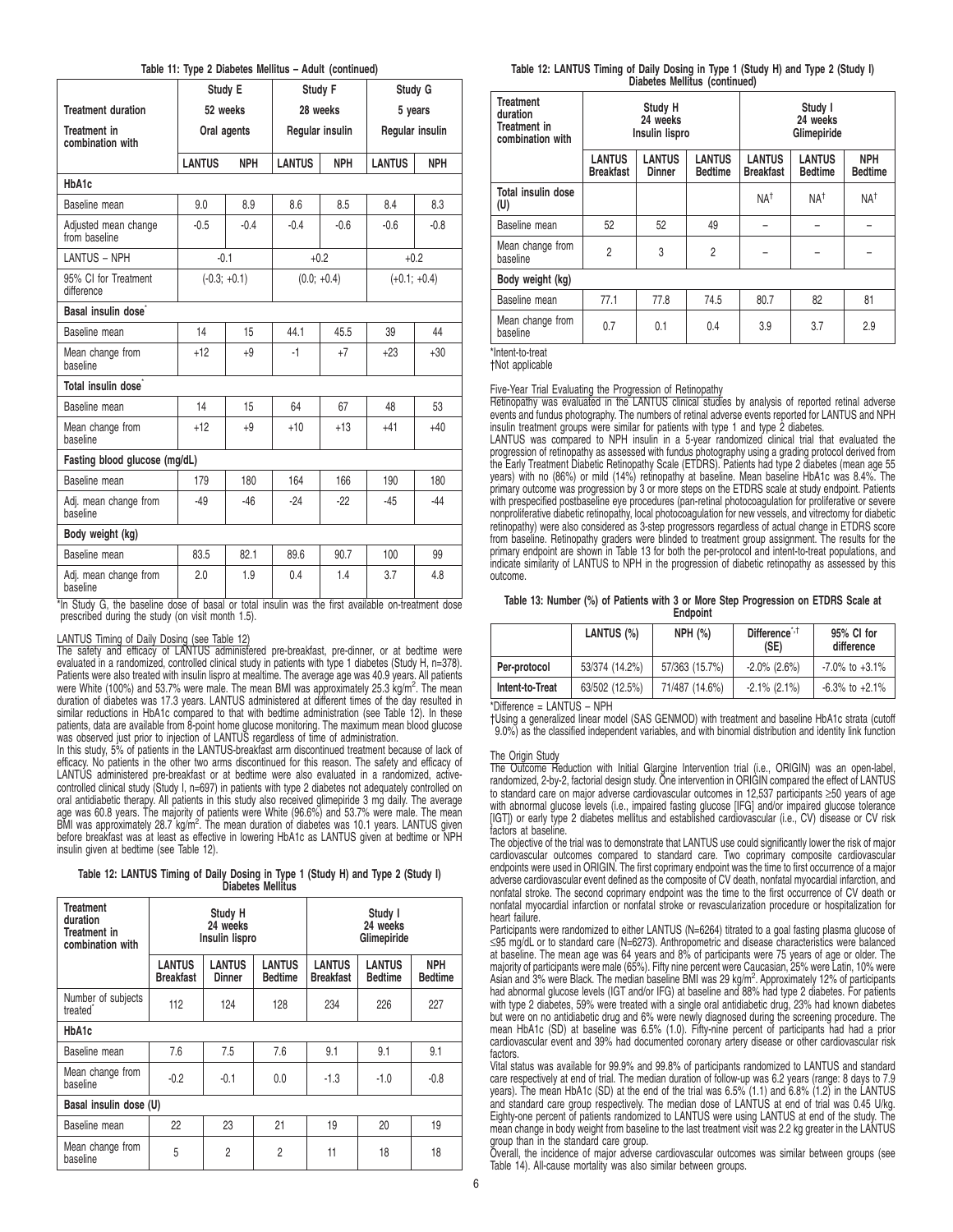## **Table 14: Cardiovascular Outcomes in ORIGIN – Time to First Event Analyses**

|                                                                                                                                            | <b>LANTUS</b><br>$N = 6264$ | <b>Standard Care</b><br>$N = 6273$ | <b>LANTUS vs Standard</b><br>Care |
|--------------------------------------------------------------------------------------------------------------------------------------------|-----------------------------|------------------------------------|-----------------------------------|
|                                                                                                                                            | n<br>(Events per 100<br>PY) | n<br>(Events per 100<br>PY)        | Hazard Ratio (95% CI)             |
| Coprimary endpoints                                                                                                                        |                             |                                    |                                   |
| CV death, nonfatal<br>myocardial infarction, or<br>nonfatal stroke                                                                         | 1041<br>(2.9)               | 1013<br>(2.9)                      | $1.02$ $(0.94, 1.11)$             |
| CV death, nonfatal<br>myocardial infarction,<br>nonfatal stroke.<br>hospitalization for heart<br>failure or revascularization<br>procedure | 1792<br>(5.5)               | 1727<br>(5.3)                      | $1.04$ $(0.97, 1.11)$             |
| Components of coprimary endpoints                                                                                                          |                             |                                    |                                   |
| CV death                                                                                                                                   | 580                         | 576                                | $1.00$ $(0.89, 1.13)$             |
| Myocardial Infarction (fatal<br>or nonfatal)                                                                                               | 336                         | 326                                | 1.03 (0.88, 1.19)                 |
| Stroke (fatal or nonfatal)                                                                                                                 | 331                         | 319                                | $1.03$ $(0.89, 1.21)$             |
| Revascularizations                                                                                                                         | 908                         | 860                                | $1.06$ (0.96, 1.16)               |
| Hospitalization for heart<br>failure                                                                                                       | 310                         | 343                                | $0.90$ $(0.77, 1.05)$             |

In the ORIGIN trial, the overall incidence of cancer (all types combined) or death from cancer (Table 15) was similar between treatment groups.

# **Table 15: Cancer Outcomes in ORIGIN – Time to First Event Analyses**

|                                        | <b>LANTUS</b><br><b>Standard Care</b><br>$N = 6264$<br>$N = 6273$ |                             | <b>LANTUS vs Standard</b><br>Care |  |  |  |  |  |
|----------------------------------------|-------------------------------------------------------------------|-----------------------------|-----------------------------------|--|--|--|--|--|
|                                        | (Events per 100<br>PY)                                            | n<br>(Events per 100<br>PY) | Hazard Ratio (95% CI)             |  |  |  |  |  |
| Cancer endpoints                       |                                                                   |                             |                                   |  |  |  |  |  |
| Any cancer event (new or<br>recurrent) | 559<br>(1.56)                                                     | 561<br>(1.56)               | $0.99$ $(0.88, 1.11)$             |  |  |  |  |  |
| New cancer events                      | 524<br>(1.46)                                                     | 535<br>(1.49)               | $0.96$ $(0.85, 1.09)$             |  |  |  |  |  |
| Death due to Cancer                    | 189<br>(0.51)                                                     | 201<br>(0.54)               | $0.94$ $(0.77, 1.15)$             |  |  |  |  |  |

## **16 HOW SUPPLIED/STORAGE AND HANDLING**

## **16.1 How Supplied**

LANTUS (insulin glargine injection) is supplied as a clear solution containing 100 units per mL (U-100) available in:

| Lantus                                              | Total<br>volume | <b>Concentration</b> | <b>Total units</b><br>available in<br>presentation | NDC number   | Package<br>size      |
|-----------------------------------------------------|-----------------|----------------------|----------------------------------------------------|--------------|----------------------|
| Multiple-dose<br>vial                               | $10 \text{ mL}$ | 100 units/mL         | 1,000 units                                        | 0088-2220-33 | 1 vial per<br>carton |
| SoloStar<br>single-patient-<br>use prefilled<br>pen | 3 mL            | 100 units/mL         | 300 units                                          | 0088-2219-05 | 5 pens per<br>carton |

The LANTUS SoloStar prefilled pen dials in 1-unit increments.

Needles are not included in the packs.

BD Ultra-Fine<sup>®</sup> needles<sup>1</sup> to be used in conjunction with SoloStar prefilled pens are sold separately and are manufactured by BD.

<sup>1</sup>Other brands listed are the trademarks of their respective owners and are not trademarks of sanofi-aventis U.S. LLC

## **16.2 Storage**

Dispense in the original sealed carton with the enclosed Instructions for Use.

LANTUS should not be stored in the freezer and should not be allowed to freeze. Discard LANTUS if it has been frozen. Protect LANTUS from direct heat and light.

Storage conditions are summarized in the following table.

|                                                       | Not in-use<br>(unopened)<br>Refrigerated  | Not in-use<br>(unopened)<br>Room Temperature | In-use (opened)                                             |
|-------------------------------------------------------|-------------------------------------------|----------------------------------------------|-------------------------------------------------------------|
|                                                       | (36°F-46°F<br>$[2^{\circ}C - 8^{\circ}C]$ | (below $86^{\circ}$ F [30 $^{\circ}$ C])     | (see temperature<br>below)                                  |
| 10 mL multiple-dose<br>vial                           | Until expiration date                     | 28 days                                      | 28 days<br>Refrigerated or room<br>temperature              |
| 3 mL single-patient-<br>use SoloStar prefilled<br>pen | Until expiration date                     | 28 days                                      | 28 days<br>Room temperature<br>only<br>(Do not refrigerate) |

## **17 PATIENT COUNSELING INFORMATION**

Advise the patient to read the FDA-approved patient labeling (Patient Information and Instructions for Use).

## Never Share a LANTUS SoloStar Prefilled Pen or Syringe Between Patients

Advise patients that they must never share a LANTUS SoloStar prefilled pen with another person, even if the needle is changed. Advise patients using LANTUS vials not to re-use or share needles or syringes with another person. Sharing carries a risk for transmission of blood-borne pathogens [see Warnings and Precautions (5.1)].

## Hyperglycemia or Hypoglycemia

Inform patients that hypoglycemia is the most common adverse reaction with insulin. Inform patients of the symptoms of hypoglycemia. Inform patients that the ability to concentrate and react may be impaired as a result of hypoglycemia. This may present a risk in situations where these abilities are especially important, such as driving or operating other machinery. Advise patients who have frequent hypoglycemia or reduced or absent warning signs of hypoglycemia to use caution when driving or operating machinery [see Warnings and Precautions (5.3)].

Advise patients that changes in insulin regimen can predispose to hyperglycemia or hypoglycemia and that changes in insulin regimen should be made under close medical supervision [see Warnings and Precautions (5.2)].

## Medications Errors

Instruct patients to always check the insulin label before each injection [see Warnings and Precautions  $(5.4)$ ].

### Administration

Advise patients that LANTUS must NOT be diluted or mixed with any other insulin or solution and that LANTUS must only be used if the solution is clear and colorless with no particles visible [see Dosage and Administration (2)].

sanofi-aventis U.S. LLC Bridgewater, NJ 08807 A SANOFI COMPANY

©2020 sanofi-aventis U.S. LLC

LANTUS, TOUJEO and SoloStar are registered trademarks of sanofi-aventis U.S. LLC.

# **Patient Information LANTUS® (LAN-tus) (insulin glargine injection) for subcutaneous use, 100 Units/mL (U-100)**

**Do not share your syringes with other people, even if the needle has been changed. You may give other people a serious infection, or get a serious infection from them. What is LANTUS?**

LANTUS is a long-acting man-made-insulin used to control high blood sugar in adults with diabetes mellitus.

- LANTUS is not for use to treat diabetic ketoacidosis.
- It is not known if LANTUS is safe and effective in children less than 6 years of age with type 1 diabetes.
- It is not known if LANTUS is safe and effective in children with type 2 diabetes.

## **Who should not use LANTUS? Do not use LANTUS if you:**

- are having an episode of low blood sugar (hypoglycemia).
- have an allergy to insulin glargine or any of the ingredients in LANTUS. See the end of this Patient Information leaflet for a complete list of ingredients in LANTUS.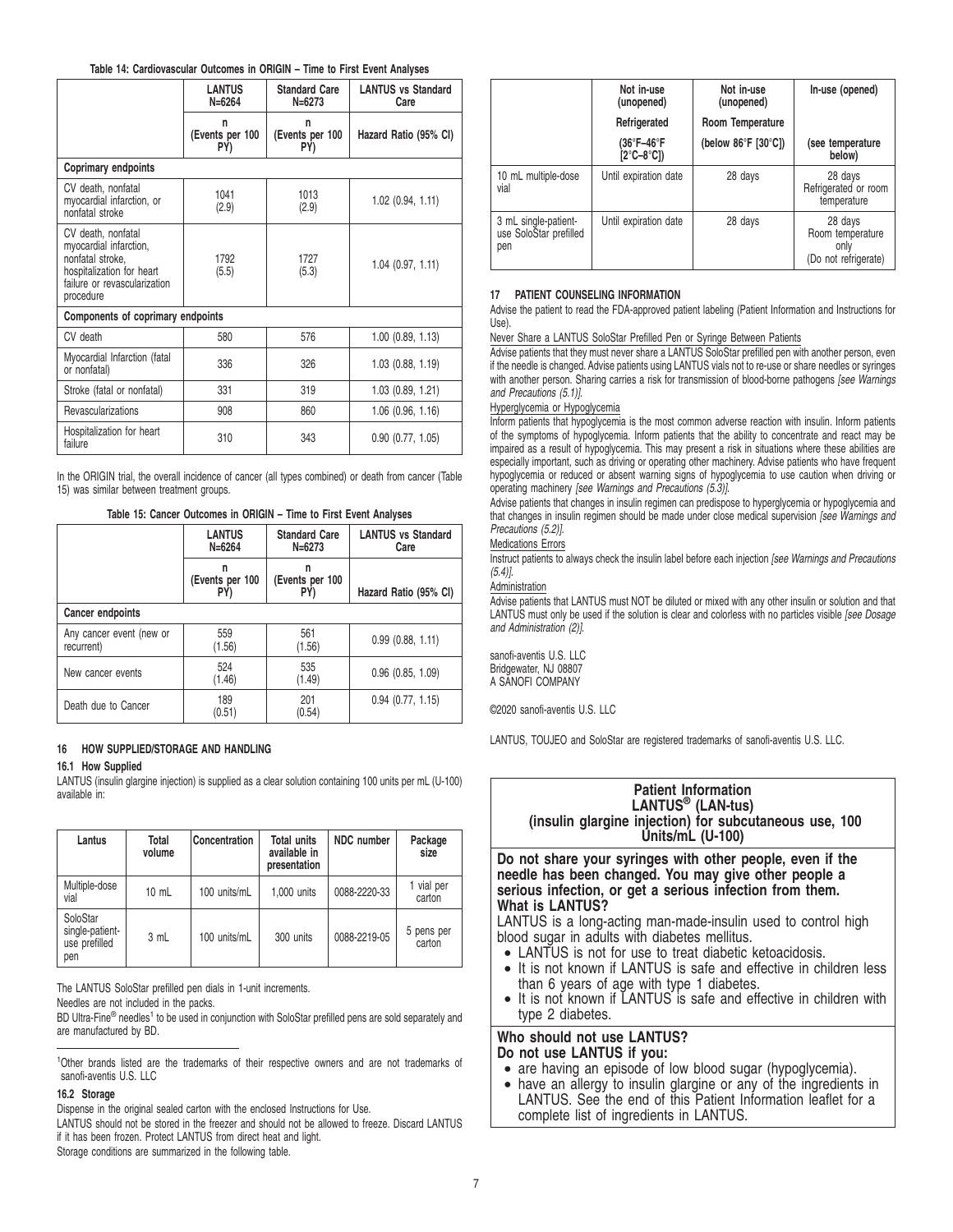# **What should I tell my healthcare provider before using LANTUS?**

# **Before using LANTUS, tell your healthcare provider about all your medical conditions including if you:**

- have liver or kidney problems.
- take other medicines, especially ones called TZDs (thiazolidinediones).
- have heart failure or other heart problems. If you have heart failure, it may get worse while you take TZDs with LANTUS.
- are pregnant, planning to become pregnant, or are breastfeeding. It is not known if LANTUS may harm your unborn baby or breastfeeding baby.

Tell your healthcare provider about all the medicines you take including prescription and over-the-counter medicines, vitamins, and herbal supplements.

## **Before you start using LANTUS, talk to your healthcare provider about low blood sugar and how to manage it.**

# **How should I use LANTUS?**

- Read the detailed **Instructions for Use** that come with your LANTUS insulin.
- Use LANTUS exactly as your healthcare provider tells you to. Your healthcare provider should tell you how much LANTUS to use and when to use it.
- Know the amount of LANTUS you use. **Do not** change the amount of LANTUS you use unless your healthcare provider tells you to.
- Check your insulin label each time you give your injection to make sure you are using the correct insulin.
- **Do not** re-use needles. Always use a new needle for each injection. Re-use of needles increases your risk of having blocked needles, which may cause you to get the wrong dose of LANTUS. Using a new needle for each injection lowers your risk of getting an infection.
- You may take LANTUS at any time during the day but you must take it at the same time every day.
- Only use LANTUS that is clear and colorless. If your LANTUS is cloudy or slightly colored, return it to your pharmacy for a replacement.
- LANTUS is injected under the skin (subcutaneously) of your upper legs (thighs), upper arms, or stomach area (abdomen).
- Do not use LANTUS in an insulin pump or inject LANTUS into your vein (intravenously).
- **Change (rotate) injection sites within the area you chose** with each dose to reduce your risk of getting lipodystrophy (pits in skin or thickened skin) and localized cutaneous amyloidosis (skin with lumps) at the injection sites.
	- $\circ$  **Do not** use the exact same spot for each injection.
	- " **Do not** inject where the skin has pits, is thickened, or has lumps.
	- " **Do not** inject where the skin is tender, bruised, scaly or hard, or into scars or damaged skin.
- **Do not** mix LANTUS with any other type of insulin or liquid medicine.
- **Check your blood sugar levels.** Ask your healthcare provider what your blood sugar should be and when you should check your blood sugar levels.

**Keep LANTUS and all medicines out of the reach of children.**

# **Your dose of LANTUS may need to change because of:**

• a change in level of physical activity or exercise, weight gain or loss, increased stress, illness, change in diet, or because of the medicines you take.

# **What should I avoid while using LANTUS? While using LANTUS do not:**

- drive or operate heavy machinery, until you know how LANTUS affects you.
- drink alcohol or use over-the-counter medicines that contain alcohol.

**What are the possible side effects of LANTUS and other insulins?**

# **LANTUS may cause serious side effects that can lead to death, including:**

- **low blood sugar (hypoglycemia).** Signs and symptoms that may indicate low blood sugar include:
	- $\circ$  dizziness or light-headedness, sweating, confusion, headache, blurred vision, slurred speech, shakiness, fast heartbeat, anxiety, irritability or mood change, hunger.
- **severe allergic reaction (whole body reaction). Get medical help right away if you have any of these signs or symptoms of a severe allergic reaction:**
	- $\circ$  a rash over your whole body, trouble breathing, a fast heartbeat, or sweating.
- **low potassium in your blood (hypokalemia).**
- **Heart failure.** Taking certain diabetes pills called TZDs (thiazolidinediones) with LANTUS may cause heart failure in some people. This can happen even if you have never had heart failure or heart problems before. If you already have heart failure it may get worse while you take TZDs with LANTUS. Your healthcare provider should monitor you closely while you are taking TZDs with LANTUS. Tell your healthcare provider if you have any new or worse symptoms of heart failure including:
	- $\circ$  shortness of breath, swelling of your ankles or feet, sudden weight gain.

Treatment with TZDs and LANTUS may need to be changed or stopped by your healthcare provider if you have new or worse heart failure.

# **Get emergency medical help if you have:**

• trouble breathing; shortness of breath; fast heartbeat; swelling of your face, tongue, or throat; sweating; extreme drowsiness; dizziness; confusion.

# **The most common side effects of LANTUS include:**

• low blood sugar (hypoglycemia); weight gain; allergic reactions, including reactions at your injection site; skin thickening or pits at the injection site (lipodystrophy).

**These are not all the possible side effects of LANTUS.** Call your doctor for medical advice about side effects. You may report side effects to FDA at 1-800-FDA-1088.

# **General information about the safe and effective use of LANTUS.**

Medicines are sometimes prescribed for purposes other than those listed in a Patient Information leaflet. **Do not** use LANTUS for a condition for which it was not prescribed. **Do not** give LANTUS to other people, even if they have the same symptoms that you have. It may harm them.

This Patient Information leaflet summarizes the most important information about LANTUS. If you would like more information, talk with your healthcare provider. You can ask your pharmacist or healthcare provider for information about LANTUS that is written for healthcare professionals. For more information, go to www.lantus.com or call 1-800-633-1610.

# **What are the ingredients in LANTUS?**

- **Active ingredient:** insulin glargine
- **10 mL vial inactive ingredients:** zinc, m-cresol, glycerol, polysorbate, and water for injection

Manufactured by: sanofi-aventis U.S. LLC, Bridgewater, NJ 08807

This Patient Information has been approved by the U.S. Food and Drug Administration.

Revised: December 2020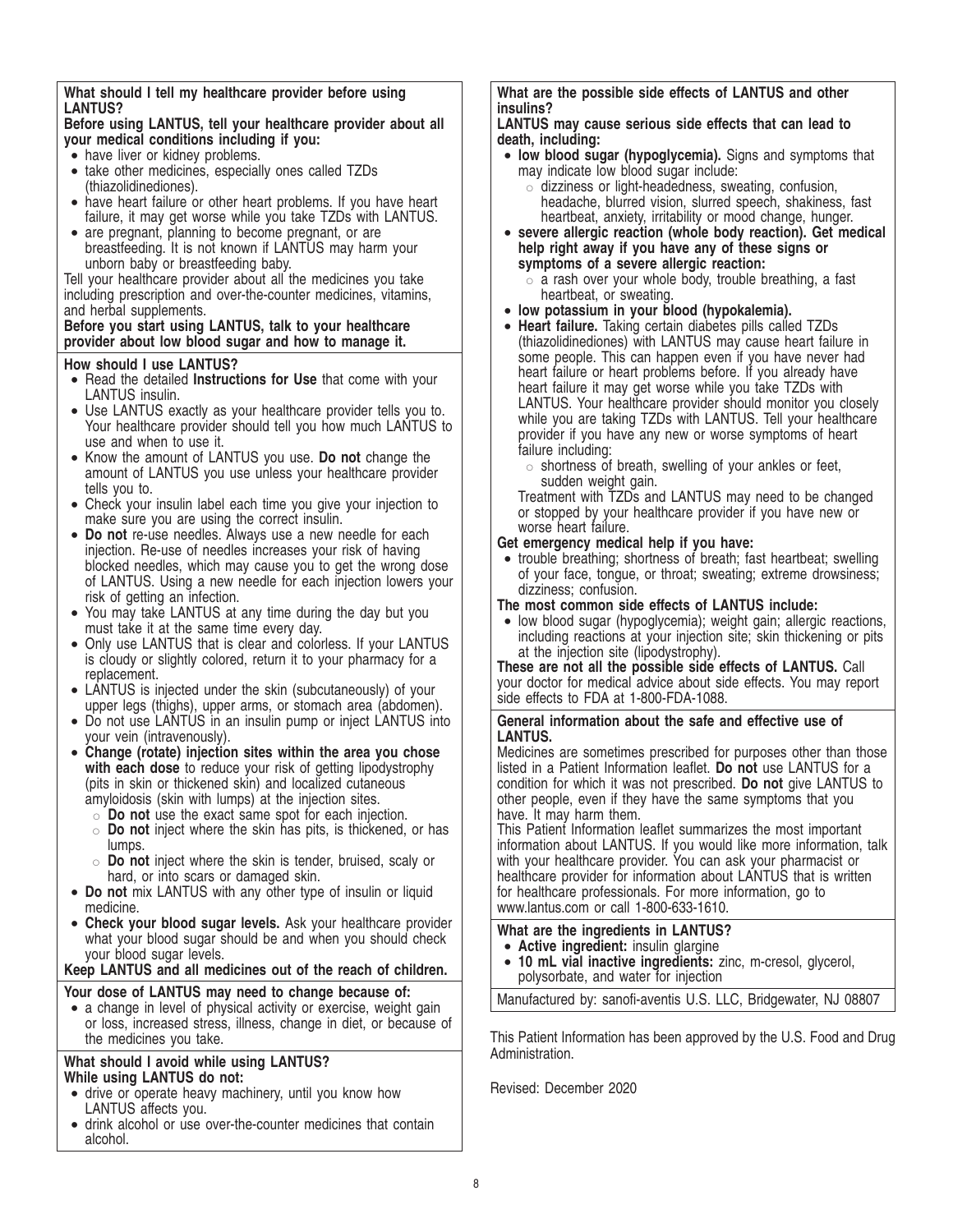## **Instructions for Use LANTUS® (LAN-tus) (insulin glargine injection) for subcutaneous use 10 mL Vial (100 Units/mL, U-100)**

Read the Instructions for Use before you start taking LANTUS and each time you get a new LANTUS vial. There may be new information. This information does not take the place of talking to your healthcare provider about your medical condition or your treatment.

**Do not share your LANTUS syringes with other people even if the needle has been changed. You may give other people a serious infection, or get a serious infection from them.**

- **Supplies needed to give your injection:**
- a LANTUS 10 mL vial
- a U-100 insulin syringe and needle
- 2 alcohol swabs
- 1 sharps container for throwing away used needles and syringes. See ″**Disposing of used needles and syringes**″ at the end of these instructions.

# **Preparing your LANTUS dose:**

- Wash your hands with soap and water or with alcohol.
- Check the LANTUS label to make sure you are taking the right type of insulin. This is especially important if you use more than 1 type of insulin.
- Check the insulin to make sure it is clear and colorless. **Do not** use LANTUS if it is colored or cloudy, or if you see particles in the solution.
- **Do not** use LANTUS after the expiration date stamped on the label or 28 days after you first use it.
- **Always use a syringe that is marked for U-100 insulin.** If you use a syringe other than a U-100 insulin syringe, you may get the wrong dose of insulin.
- **Always use a new syringe or needle for each injection. Do not re-use or share your syringes or needles with other people. You may give other people a serious infection or get a serious infection from them.**

# **Step 1:**

If you are using a new vial, remove the protective cap. **Do not** remove the stopper.



# **Step 2:**

Wipe the top of the vial with an alcohol swab. You do not have to shake the vial of LANTUS before use.



# **Step 3:**

Draw air into the syringe equal to your insulin dose. Put the needle through the rubber top of the vial and push the plunger to inject the air into the vial.





# **Step 4:**

Leave the syringe in the vial and turn both upside down. Hold the syringe and vial firmly in one hand. Make sure the tip of the needle is in the insulin. With your free hand, pull the plunger to withdraw the correct dose into the syringe.



# **Step 5:**

Before you take the needle out of the vial, check the syringe for air bubbles. If bubbles are in the syringe, hold the syringe straight up and tap the side of the syringe until the bubbles float to the top. Push the bubbles out with the plunger and draw insulin back in until you have the correct dose.



# **Step 6:**

Remove the needle from the vial. Do not let the needle touch anything. You are now ready to inject.

# **Giving your LANTUS injection:**

- Inject your insulin exactly as your healthcare provider has shown you.
- Inject your insulin under the skin (subcutaneously) of your upper legs (thighs), upper arms, or stomach area (abdomen).
- **Change (rotate) your injection sites within the area you choose for each dose** to reduce your risk of getting lipodystrophy (pits in the skin or thickened skin) and localized cutaneous amyloidosis (skin with lumps) at the injection sites.
- Do not inject where the skin has pits, is thickened, or has lumps.
- Do not inject where the skin is tender, bruised, scaly or hard, or into scars or damaged skin.

# **Step 7:**

Choosing your injection site: LANTUS is injected under the skin (subcutaneously) of your upper arm, thigh, or stomach area (abdomen). Wipe the skin with an alcohol swab to clean the injection site. Let the injection site dry before you inject your dose.



# **Step 8:**

- Pinch the skin.
- Insert the needle in the way your healthcare provider showed you.
- Release the skin.
- Slowly push in the plunger of the syringe all the way, making sure you have injected all the insulin.
- Leave the needle in the skin for about **10** seconds.

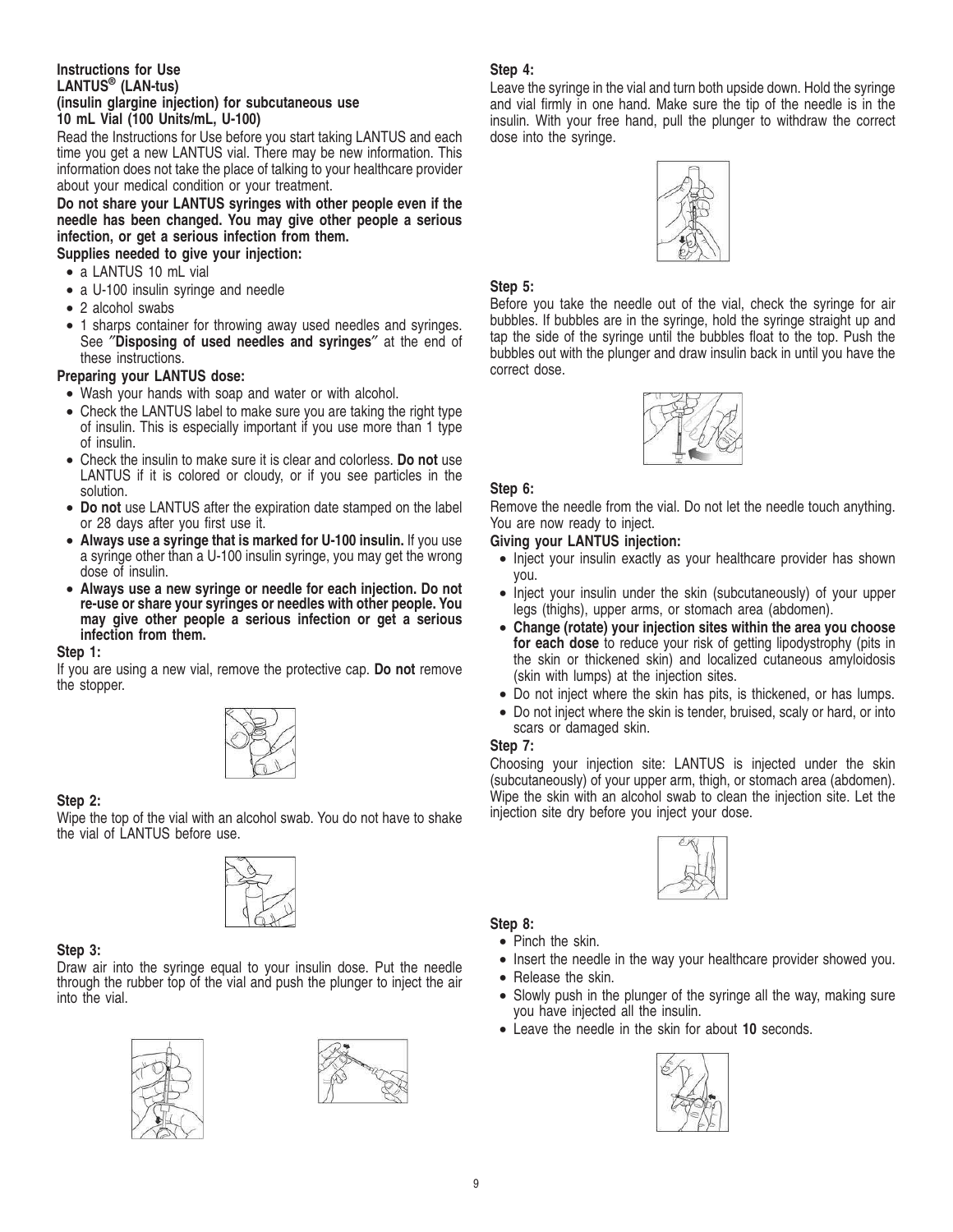# **Step 9:**

- Pull the needle straight out of your skin.
- Gently press the injection site for several seconds. **Do not** rub the area.
- **Do not** recap the used needle. Recapping the needle can lead to a needle stick injury.

# **Disposing of used needles and syringes:**

- Put your used needles and syringes in a FDA-cleared sharps disposal container right away after use. **Do not** throw away (dispose of) loose needles and syringes in your household trash.
- If you do not have a FDA-cleared sharps container, you may use a household container that is:
	- $\circ$  made of a heavy-duty plastic,
	- $\circ$  can be closed with a tight-fitting, puncture-resistant lid, without sharps being able to come out,
	- $\circ$  upright and stable during use,
	- $\circ$  leak resistant, and
	- $\circ$  properly labeled to warn of hazardous waste inside the container.
- When your sharps disposal container is almost full, you will need to follow your community guidelines for the right way to dispose of your sharps disposal container. There may be state or local laws about how you should throw away used needles and syringes. For more information about safe sharps disposal, and for specific information about sharps disposal in the state that you live in, go to the FDA's website at: http://www.fda.gov/safesharpsdisposal.
- **Do not** dispose of your used sharps disposal container in your household trash unless your community guidelines permit this. **Do not** recycle your used sharps disposal container.

# **How should I store LANTUS?**

- Store unused LANTUS vials in the refrigerator between 36°F to 46°F  $(2^{\circ}C$  to  $8^{\circ}C)$ .
- Store in-use (opened) LANTUS vials in a refrigerator or at room temperature below 86°F (30°C).
- **Do not** freeze LANTUS.
- Keep LANTUS out of direct heat and light.
- If a vial has been frozen or overheated, throw it away.
- The LANTUS vials you are using should be thrown away after **28** days, even if it still has insulin left in it.

This Instructions for Use has been approved by the U.S. Food and Drug Administration.

Revised: December 2020

sanofi-aventis U.S. LLC Bridgewater, NJ 08807 A SANOFI COMPANY

©2020 sanofi-aventis U.S. LLC

| <b>Patient Information</b><br>LANTUS <sup>®</sup> (LAN-tus)<br>(insulin glargine injection) for subcutaneous use, 100<br>Units/mL (U-100)                                                                |
|----------------------------------------------------------------------------------------------------------------------------------------------------------------------------------------------------------|
| Do not share your LANTUS SoloStar <sup>®</sup> pen with other people,<br>even if the needle has been changed. You may give other<br>people a serious infection, or get a serious infection from<br>them. |
| <b>What is LANTUS?</b>                                                                                                                                                                                   |
| LANTUS is a long-acting man-made insulin used to control high                                                                                                                                            |
| blood sugar in adults with diabetes mellitus.                                                                                                                                                            |
| • LANTUS is not for use to treat diabetic ketoacidosis.                                                                                                                                                  |
| • It is not known if LANTUS is safe and effective in children less                                                                                                                                       |
| than 6 years of age with type 1 diabetes.<br>$\bullet$ It is not known if LANTLIS is safe and offective in children with                                                                                 |
|                                                                                                                                                                                                          |

is not known if LANTUS is safe and effective in children with type 2 diabetes.

# **Who should not use LANTUS? Do not use LANTUS if you:**

- are having an episode of low blood sugar (hypoglycemia).
- have an allergy to insulin glargine or any of the ingredients in LANTUS. See the end of this Patient Information leaflet for a complete list of ingredients in LANTUS.

# **What should I tell my healthcare provider before using LANTUS?**

# **Before using LANTUS, tell your healthcare provider about all your medical conditions including if you:**

- have liver or kidney problems.
- take other medicines, especially ones called TZDs (thiazolidinediones).
- have heart failure or other heart problems. If you have heart failure, it may get worse while you take TZDs with LANTUS.
- are pregnant, planning to become pregnant, or are breastfeeding. It is not known if LANTUS may harm your unborn baby or breastfeeding baby.

Tell your healthcare provider about all the medicines you take including prescription and over-the-counter medicines, vitamins, and herbal supplements.

# **Before you start using LANTUS, talk to your healthcare provider about low blood sugar and how to manage it.**

# **How should I use LANTUS?**

- Read the detailed **Instructions for Use** that come with your LANTUS SoloStar single-patient-use prefilled pen.
- Use LANTUS exactly as your healthcare provider tells you to. Your healthcare provider should tell you how much LANTUS to use and when to use it.
- Know the amount of LANTUS you use. **Do not** change the amount of LANTUS you use unless your healthcare provider tells you to.
- Check your insulin label each time you give your injection to make sure you are using the correct insulin.
- LANTUS comes in a SoloStar single-patient-use prefilled pen that you must use to give your LANTUS. The dose counter on your pen shows your dose of LANTUS. Do not make any dose changes unless your healthcare provider tells you to.
- **Do not** use a syringe to remove LANTUS from your SoloStar disposable prefilled pen.
- **Do not** re-use needles. Always use a new needle for each injection. Re-use of needles increases your risk of having blocked needles, which may cause you to get the wrong dose of LANTUS. Using a new needle for each injection lowers your risk of getting an infection. If your needle is blocked, follow the instructions in **Step 3** of the **Instructions for Use**.
- You may take LANTUS at any time during the day but you must take it at the same time every day.
- LANTUS is injected under the skin (subcutaneously) of your upper legs (thighs), upper arms, or stomach area (abdomen).
- Do not use LANTUS in an insulin pump or inject LANTUS into your vein (intravenously).
- **Change (rotate) your injection sites within area you chose** with each dose to reduce your risk of getting lipodystrophy (pits in skin or thickened skin) and localized cutaneous amyloidosis (skin with lumps) at the injection sites.
	- $\circ$  **Do not** use the exact same spot for each injection.
	- " **Do not** inject where the skin has pits, is thickened, or has lumps.
	- $\circ$  **Do not** inject where skin is tender, bruised, scaly or hard, or into scars or damaged skin.
- **Do not** mix LANTUS with any other type of insulin or liquid medicine.
- **Check your blood sugar levels.** Ask your healthcare provider what your blood sugar should be and when you should check your blood sugar levels.

**Keep LANTUS and all medicines out of the reach of children.**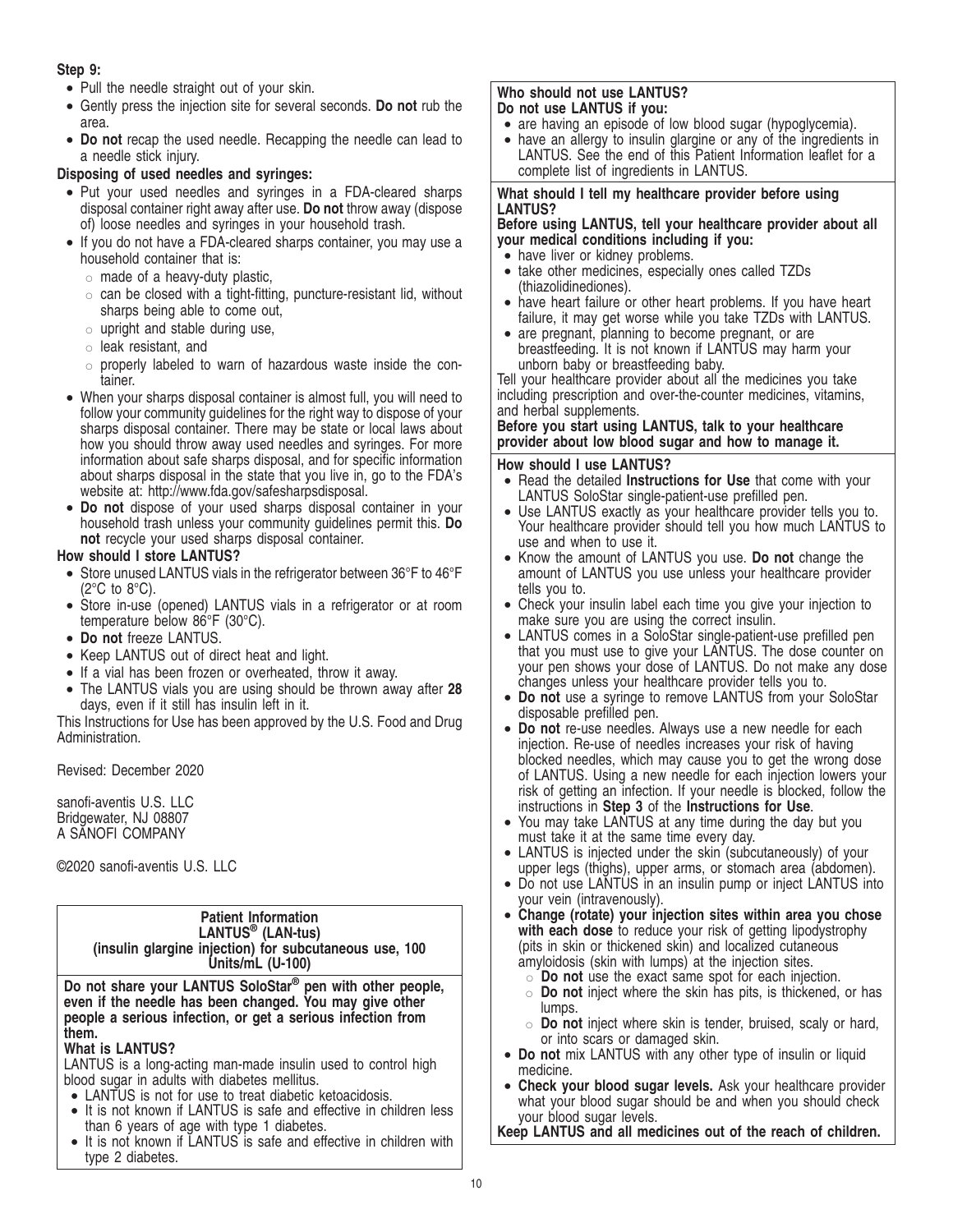# **Your dose of LANTUS may need to change because of:**

• a change in level of physical activity or exercise, weight gain or loss, increased stress, illness, change in diet, or because of the medicines you take.

## **What should I avoid while using LANTUS? While using LANTUS do not:**

- drive or operate heavy machinery, until you know how LANTUS affects you.
- drink alcohol or use over-the-counter medicines that contain alcohol.

# **What are the possible side effects of LANTUS and other insulins?**

## **LANTUS may cause serious side effects that can lead to death, including:**

- **low blood sugar (hypoglycemia).** Signs and symptoms that may indicate low blood sugar include:
	- $\circ$  dizziness or light-headedness, sweating, confusion, headache, blurred vision, slurred speech, shakiness, fast heartbeat, anxiety, irritability or mood change, hunger.
- **severe allergic reaction (whole body reaction). Get medical help right away if you have any of these signs or symptoms of a severe allergic reaction:**
	- $\circ$  a rash over your whole body, trouble breathing, a fast heartbeat, or sweating.
- **low potassium in your blood (hypokalemia).**
- **Heart failure.** Taking certain diabetes pills called TZDs (thiazolidinediones) with LANTUS may cause heart failure in some people. This can happen even if you have never had heart failure or heart problems before. If you already have heart failure it may get worse while you take TZDs with LANTUS. Your healthcare provider should monitor you closely while you are taking TZDs with LANTUS. Tell your healthcare provider if you have any new or worse symptoms of heart failure including:
	- $\circ$  shortness of breath, swelling of your ankles or feet, sudden weight gain.

Treatment with TZDs and LANTUS may need to be changed or stopped by your healthcare provider if you have new or worse heart failure.

# **Get emergency medical help if you have:**

• trouble breathing; shortness of breath; fast heartbeat; swelling of your face, tongue, or throat; sweating; extreme drowsiness; dizziness; confusion.

**The most common side effects of LANTUS include:**

• low blood sugar (hypoglycemia); weight gain; allergic reactions, including reactions at your injection site; skin thickening or pits at the injection site (lipodystrophy).

**These are not all the possible side effects of LANTUS.** Call your doctor for medical advice about side effects. You may report side effects to FDA at 1-800-FDA-1088.

# **General information about the safe and effective use of LANTUS.**

Medicines are sometimes prescribed for purposes other than those listed in a Patient Information leaflet. **Do not** use LANTUS for a condition for which it was not prescribed. **Do not** give LANTUS to other people, even if they have the same symptoms that you have. It may harm them.

This Patient Information leaflet summarizes the most important information about LANTUS. If you would like more information, talk with your healthcare provider. You can ask your healthcare provider or pharmacist for information about LANTUS that is written for healthcare professionals. For more information about LANTUS call 1-800-633-1610 or go to the website www.lantus.com.

# **What are the ingredients in LANTUS?**

- **Active ingredient:** insulin glargine
- **3 mL SoloStar prefilled pen inactive ingredients:** zinc, m-cresol, glycerol, and water for injection

Hydrochloric acid and sodium hydroxide may be added to adjust the pH.

Manufactured by: sanofi-aventis U.S. LLC, Bridgewater, NJ 08807

This Patient Information has been approved by the U.S. Food and Drug Administration.

Revised: December 2020

# **Instructions for Use**

# **LANTUS® SOLOSTAR® Single-Patient-Use Prefilled Pen** (insulin glargine injection)

Your healthcare professional has decided that SoloStar is right for you. Talk with your healthcare professional about proper injection technique before using SoloStar.

Read these instructions carefully before using your SoloStar. If you are not able to follow all the instructions completely on your own, use SoloStar only if you have help from a person who is able to follow the instructions.

**Do not share your LANTUS SoloStar pen with other people, even if the needle has been changed. You may give other people a serious infection, or get a serious infection from them.**

**People who are blind or have vision problems should not use LANTUS SoloStar single-patient-use prefilled pen without help from a person trained to use LANTUS SoloStar single-patient-use prefilled pen.**

**Follow these instructions completely each time you use SoloStar to ensure that you get an accurate dose. If you do not follow these instructions you may get too much or too little insulin, which may affect your blood glucose.**

SoloStar is a disposable pen for the injection of insulin. Each SoloStar contains in total 300 units of insulin. You can set doses from 1 to 80 units in steps of 1 unit. The pen plunger moves with each dose. The plunger will only move to the end of the cartridge when 300 units of insulin have been given.

Keep this leaflet for future reference.

If you have any questions about SoloStar or about diabetes, ask your healthcare professional, go to www.lantus.com or call sanofi-aventis at 1-800-633-1610.



**Important information for use of SoloStar:**

- **Do not share your LANTUS SoloStar pen with other people, even if the needle has been changed.** You may give other people a serious infection, or get a serious infection from them.
- Do not re-use needles. Always attach a new needle before each use.
- BD Ultra-Fine® needles<sup>2</sup> are compatible with SoloStar. These are sold separately and are manufactured by BD. Contact your healthcare professional for further information.
- Always perform the safety test before each injection.
- Do not select a dose or press the injection button without a needle attached.
- If your injection is given by another person, special caution must be taken by this person to avoid accidental needle injury and transmission of infection.
- Never use SoloStar if it is damaged or if you are not sure that it is working properly.
- Always have a spare SoloStar in case your SoloStar is lost or damaged.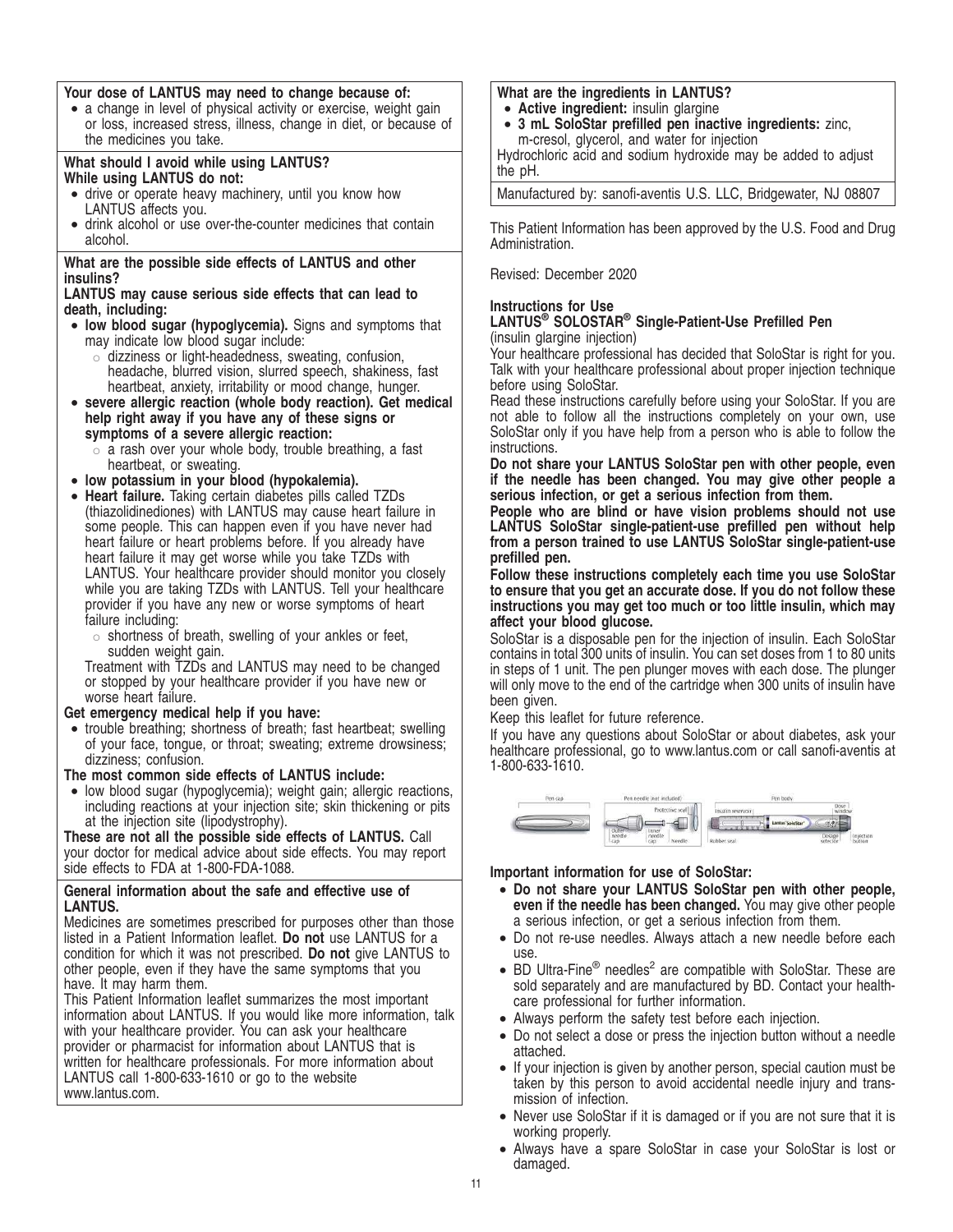• Change (rotate) your injection sites within the area you choose for each dose (see ″**Places to inject**″).

# **Places to inject**

- Inject your insulin exactly as your healthcare provider has shown you.
- Inject your insulin under the skin (subcutaneously) of your upper legs (thighs), upper arms, or stomach area (abdomen).
- Change (rotate) your injection sites within the area you choose for each dose to reduce your risk of getting lipodystrophy (pits in skin or thickened skin) and localized cutaneous amyloidosis (skin with lumps) at the injection sites.
- **Do not** inject where the skin has pits, is thickened, or has lumps.
- **Do not** inject where the skin is tender, bruised, scaly or hard, or into scars or damaged skin.

# **Step 1. Check the insulin**

- **A.** Check the label on your SoloStar to make sure you have the correct insulin. The **LANTUS** SoloStar is grey with a purple injection button.
- **B.** Take off the pen cap.
- **C.** Check the appearance of your insulin. **LANTUS** is a clear insulin. Do not use this SoloStar if the insulin is cloudy, colored or has particles.

# **Step 2. Attach the needle**

Do not re-use needles. Always use a new sterile needle for each injection. This helps prevent contamination and potential needle blocks.

- **A.** Wipe the Rubber Seal with alcohol.
- **B.** Remove the protective seal from a new needle.
- **C.** Line up the needle with the pen, and keep it straight as you attach it (screw or push on, depending on the needle type).



• If the needle is not kept straight while you attach it, it can damage the rubber seal and cause leakage, or break the needle.



# **Step 3. Perform a Safety test**

# **Always perform the safety test before each injection.**

Performing the safety test ensures that you get an accurate dose by:

- ensuring that pen and needle work properly
- removing air bubbles
- **A.** Select a dose of 2 units by turning the dosage selector.



**B.** Take off the outer needle cap and keep it to remove the used needle after injection. Take off the inner needle cap and discard it.



- **C.** Hold the pen with the needle pointing upwards.
- **D.** Tap the insulin reservoir so that any air bubbles rise up towards the needle.

**E.** Press the injection button all the way in. Check if insulin comes out of the needle tip.



You may have to perform the safety test several times before insulin is seen.

- If no insulin comes out, check for air bubbles and repeat the safety test two more times to remove them.
- If still no insulin comes out, the needle may be blocked. Change the needle and try again.
- If no insulin comes out after changing the needle, your SoloStar may be damaged. Do not use this SoloStar.

# **Step 4. Select the dose**

You can set the dose in steps of 1 unit, from a minimum of 1 unit to a maximum of 80 units. If you need a dose greater than 80 units, you should give it as two or more injections.

- **A.** Check that the dose window shows ″0″ following the safety test.
- **B.** Select your required dose (in the example below, the selected dose is 30 units). If you turn past your dose, you can turn back down.



- Do not push the injection button while turning, as insulin will come out.
- You cannot turn the dosage selector past the number of units left in the pen. Do not force the dosage selector to turn. In this case, either you can inject what is remaining in the pen and complete your dose with a new SoloStar or use a new SoloStar for your full dose.

# **Step 5. Inject the dose**

- **A.** Use the injection method as instructed by your healthcare professional.
- **B.** Insert the needle into the skin.



**C.** Deliver the dose by pressing the injection button in all the way. The number in the dose window will return to ″0″ as you inject.



**D.** Keep the injection button pressed all the way in. **Slowly count to 10 before you withdraw the needle from the skin.** This ensures that the full dose will be delivered.

# **Step 6. Remove and discard the needle**

Always remove the needle after each injection and store SoloStar without a needle attached. This helps prevent:

- Contamination and/or infection.
- Entry of air into the insulin reservoir and leakage of insulin, which can cause inaccurate dosing.
- **A.** Put the outer needle cap back on the needle, and use it to unscrew the needle from the pen. To reduce the risk of accidental needle injury, never replace the inner needle cap.